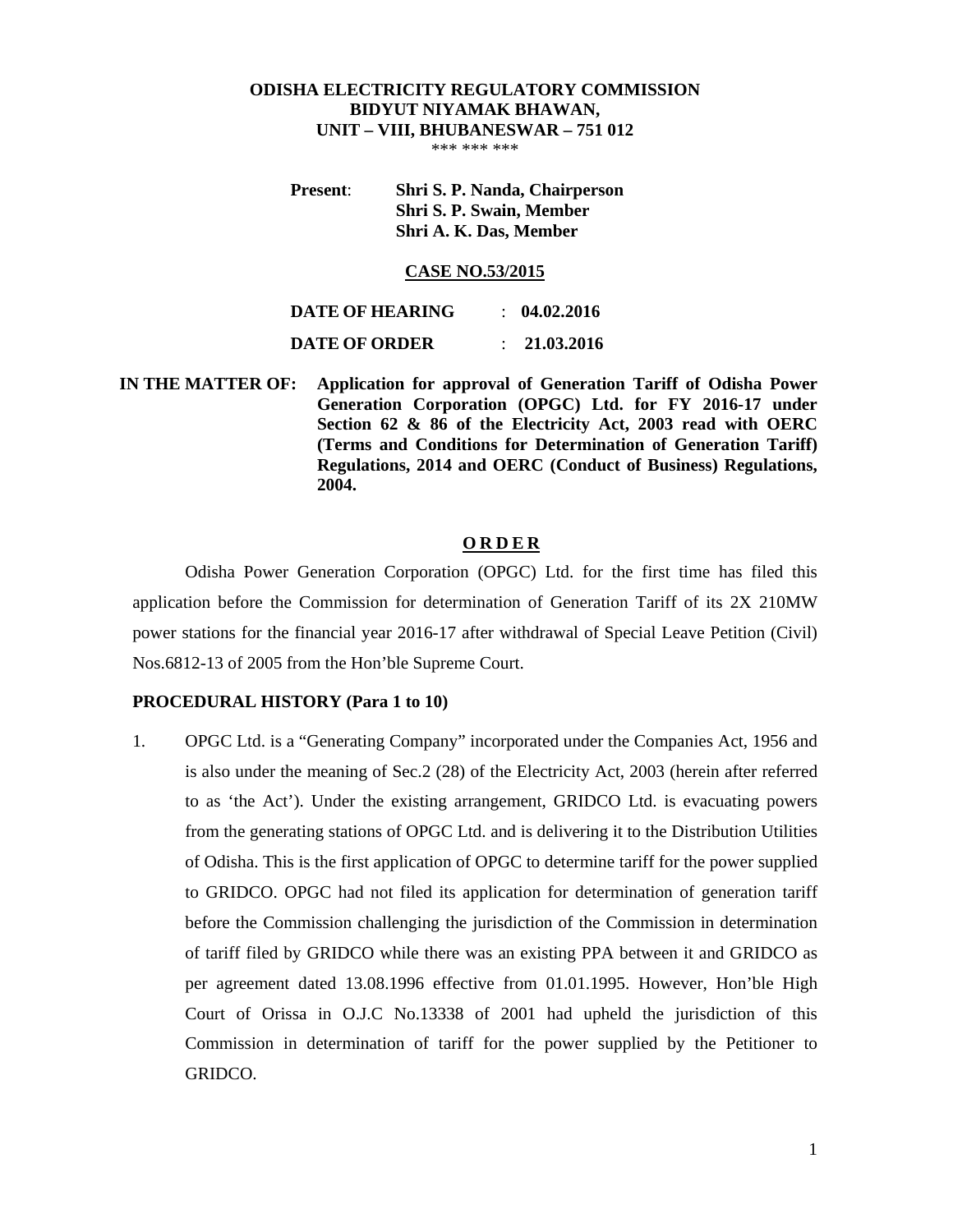- 2. Being aggrieved by the above decision of Hon'ble High Court, OPGC filed a Special Leave Petition No. 6812-13/2005 before Hon'ble Supreme Court. Hon'ble Apex Court in their interim order dated April 29, 2005 stayed the proceeding of tariff determination pending before OERC consequent to the application of GRIDCO in the year 2002 for approval of PPA with OPGC.
- 3. Subsequently, certain disputes had arisen between the parties to the PPA. Tripartite Agreement was reached between Parties and Government of Odisha on the recommendation of a Task Force constituted for the purpose. This was notified by the State Government in their Notification No. 7216 dated 21.06.2008. Pursuant to the above notification OPGC and GRIDCO amended the Agreement on September 6, 2012. OPGC and GRIDCO also amended the existing PPA on 19.12.2012 by amending certain clauses relating to PLF, incentive etc. which were retrospectively brought to effect from 01.04.2007.
- 4. After execution of the amended Tripartite Agreement and PPA, OPGC agreed to withdraw Special Leave Petition pending before Hon'ble Supreme Court. Hon'ble Court vide their order dated 14.02.2013 dismissed appeals pending as withdrawn by OPGC and directed it to file amended PPA before OERC for consideration of the same in accordance with the law. As a result of it OERC in its order dated 27.04.2015 approved the amended PPA and directed that the power purchase process should be settled by OPGC and GRIDCO as per original PPA and its supplement one as approved by the Commission for the period prior to the implementation of OERC (Terms and Conditions for Determination of Generation Tariff) Regulations, 2014. Further OERC directed OPGC in the same order to file an application for determination of generation tariff as per the approved PPA each year starting from FY 2016-17 onwards since tariff for FY 2014-15 and 2015-16 which were part of the control period of the Regulation have already been approved by the Commission in the ARR of GRIDCO for the said years basing on the submission of GRIDCO.
- 5. As per Regulation 61(2) of the OERC (Conduct of Business) Regulations, 2004 and Regulation 2.7 of OERC (Terms and Conditions for Determination of Generation Tariff) Regulations, 2014 a generating company is required to file an application by  $30<sup>th</sup>$ November of each year to the Commission for determination of tariff for any of its generating stations, for sale of energy in the State of Odisha giving details of costs associated with the generation and sale of energy from the generating stations. Since the applicant OPGC is filing tariff application for the first time, it sought extension of time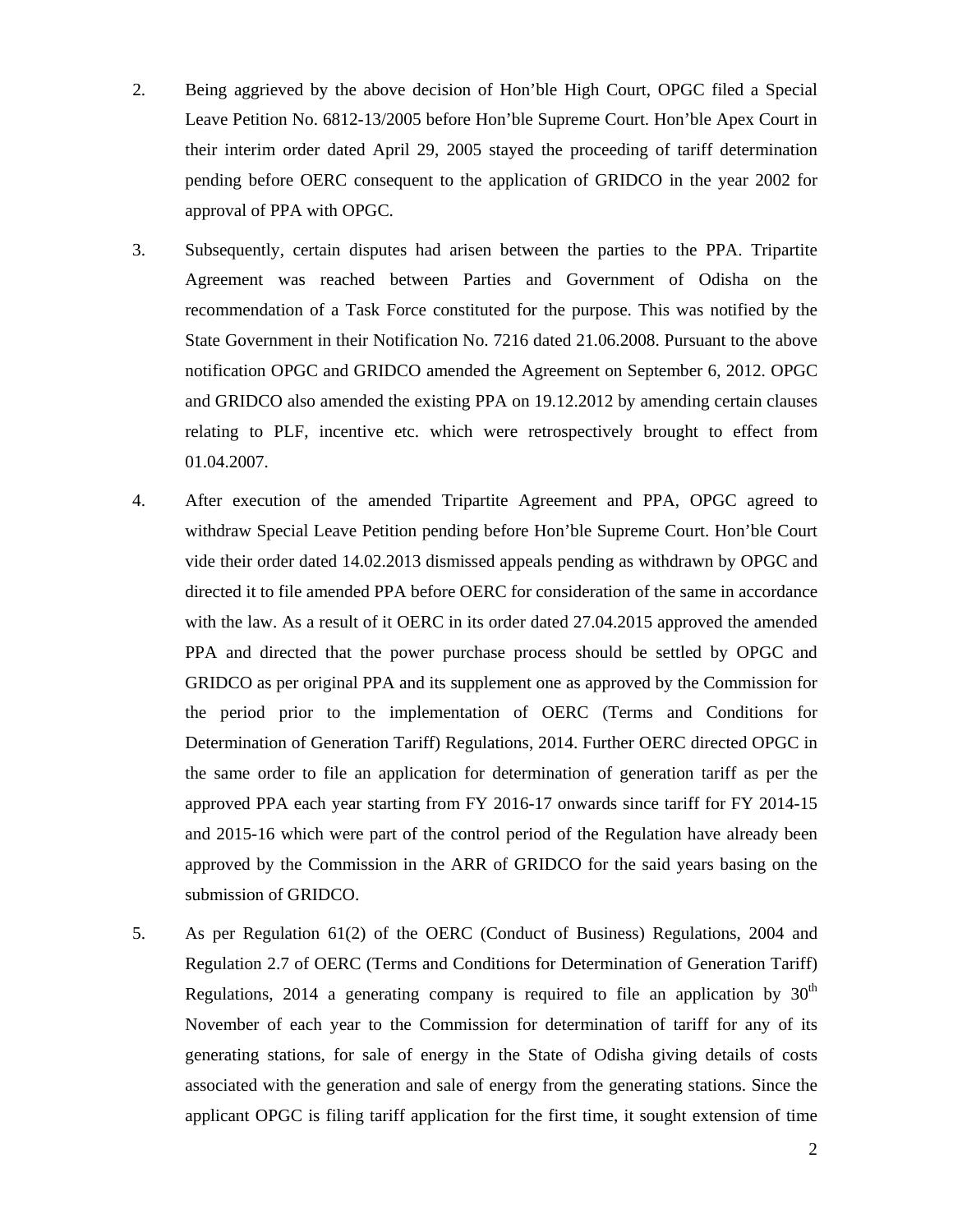for filing of application for generation tariff for FY 2016-17 on November 28, 2015. On grant of extension by the Commission OPGC has filed the present application on 05.12.2015 before the Commission as per Section 62 and 86 of the Electricity Act, 2003 read with approved Bulk Power Supply Agreement along with Supplementary Agreement (Together referred as 'Amended PPA'), related provisions of OERC (Terms and Conditions for Determination of Generation Tariff) Regulation, 2014 and OERC (Conduct of Business) Regulations, 2004.

6. After due scrutiny and admission of the aforesaid application, the Commission directed OPGC to publish its application in the approved format. In compliance to the same; public notice was given in leading and widely circulated newspaper and was also posted in the Commission's website, in order to invite objections/suggestions from the general public. The applicant was also directed to file its rejoinder to the objections/suggestions filed by the objectors. In response to the aforesaid public notice, the Commission received 6 nos. of objections from the following persons /organizations:-

(1) Shri Ramesh Ch. Satpathy, Secretary, National Institute of Indian Labour, Plot No. 302(B), Beherasahi, Nayapalli, Bhubaneswar-751012, (2) Shri Prashanta Kumar Das, President, State Public Interest Protection Council, 204, Sunamoni Apartments, Telenga Bazar, Cuttack-753009, (3) Shri R. P. Mahapatra, Retd. Chief Engineer & Member (Gen., OSEB, Plot No. 775(Pt.), Lane-3, Jayadev Vihar, Bhubaneswar-751013, (4) Shri Ananda Kumar Mohapatra, Power Analyst, S/o-Jachindranath Mohapatra, Plot No. L-II/68, SRIT Colony, Budharaja, Ps-Ainthapali, Dist-Sambalpur-768004, (5) Chairman-cum-Managing Director GRIDCO Limited, Janpath, Bhubaneswar, (6) Shri G. N. Agrawal, Convenor-cum-Gen. Secy, Sambalpur District Consumers Federation, Balaji Mandir Bhawan, Khetrajpur, Sambalpur-768003 were filed their suggestions/ objections.

All the above named objectors along with the representative of Department of Energy, Government of Odisha were present during tariff hearing except Objector No. 2 and his written submissions filed before the Commission was taken on record and considered. The applicant submitted its reply to issues raised by the various objectors.

7. In exercise of the power u/S. 94(3) of the Electricity Act, 2003 and to protect the interest of the consumers, the Commission appointed World Institute of Sustainable Energy (WISE), Pune as Consumer Counsel for objective analysis of the applicant's Aggregate Revenue Requirement and determination of generation tariff proposal for its different power stations for the financial year 2016-17. They made presentations on the matter during the hearing from consumer's point of view.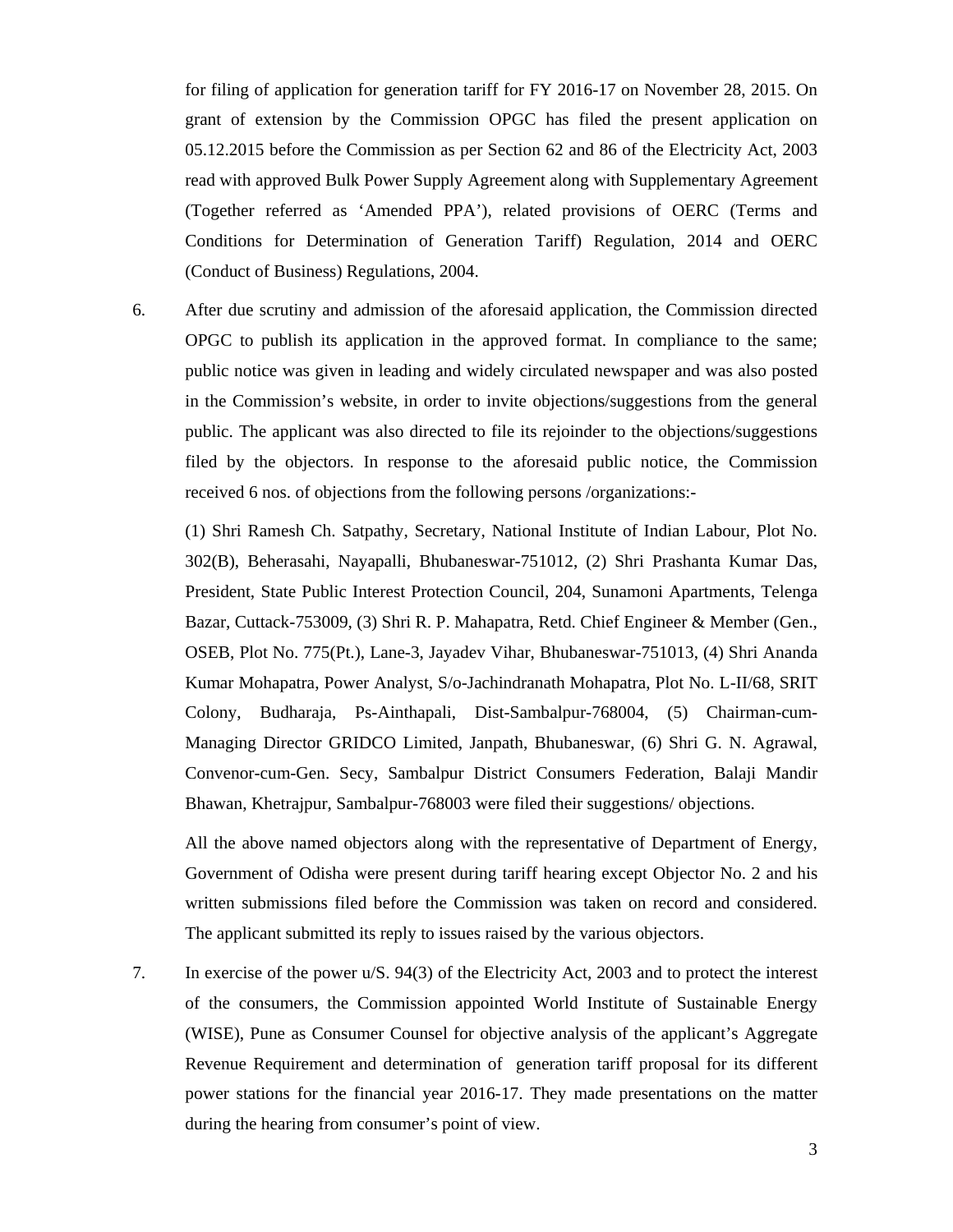- 8. The date of hearing was fixed as 04.02.2016 at 3.00 PM and was duly notified in the leading and widely circulated newspaper mentioning the list of objectors. The Commission also issued individual notice to the objectors and Government of Odisha through the Department of Energy informing them about the date and time of hearing and soliciting presence of Government to take part in the proceedings and offer the views/suggestion/proposal of the Govt. as a stakeholder.
- 9. In its consultative process, the Commission conducted a public hearing at its premises at Bhubaneswar on 04.02.2016 and heard the Applicant, Objectors, Consumer Counsel and the Representative of the Dept. of Energy, Government of Odisha at length.
- 10. The Commission convened the State Advisory Committee (SAC) meeting on 18.02.2016 at 3.30 PM to discuss about the Aggregate Revenue Requirement (ARR) application and generation tariff proposal of the generating company for FY 2016-17. The Members of SAC presented their valuable suggestions and views on the matter for consideration of the Commission.

## **GENARATION TARIFF PROPOSAL OF OPGC FOR THE FY 2016-17 (Para 11 to 29)**

- 11. At the outset, OPGC submitted stating the background of the cases (in the line mentioned above) and brought out a case for considering tariff under PPA and amended PPA saving issues ignored in PPA under OERC Generation Tariff Regulation 2014.
- 12. The summarized tariff proposal of OPGC is mentioned as under:

## **Computation of Annual Fixed Cost**

OPGC Submitted that, based on Clause 3.0 of Schedule II of the Amended PPA, the Annual Fixed Cost consists of:

- a. Return on Equity;
- b. Interest on loan Capital;
- c. Depreciation;
- d. Interest on Working Capital;
- e. Operation and Maintenance Expenses

## **Capital Cost and additional capitalisation**

13. OPGC submitted that, considering the Amended PPA signed between OPGC and GRIDCO, Rs. 1060 Crore has been taken as the capital cost of the project for the purpose of computation of tariff for FY 2016-17 and the same was admitted by OERC while approving Amended PPA in Order dated April 27, 2015.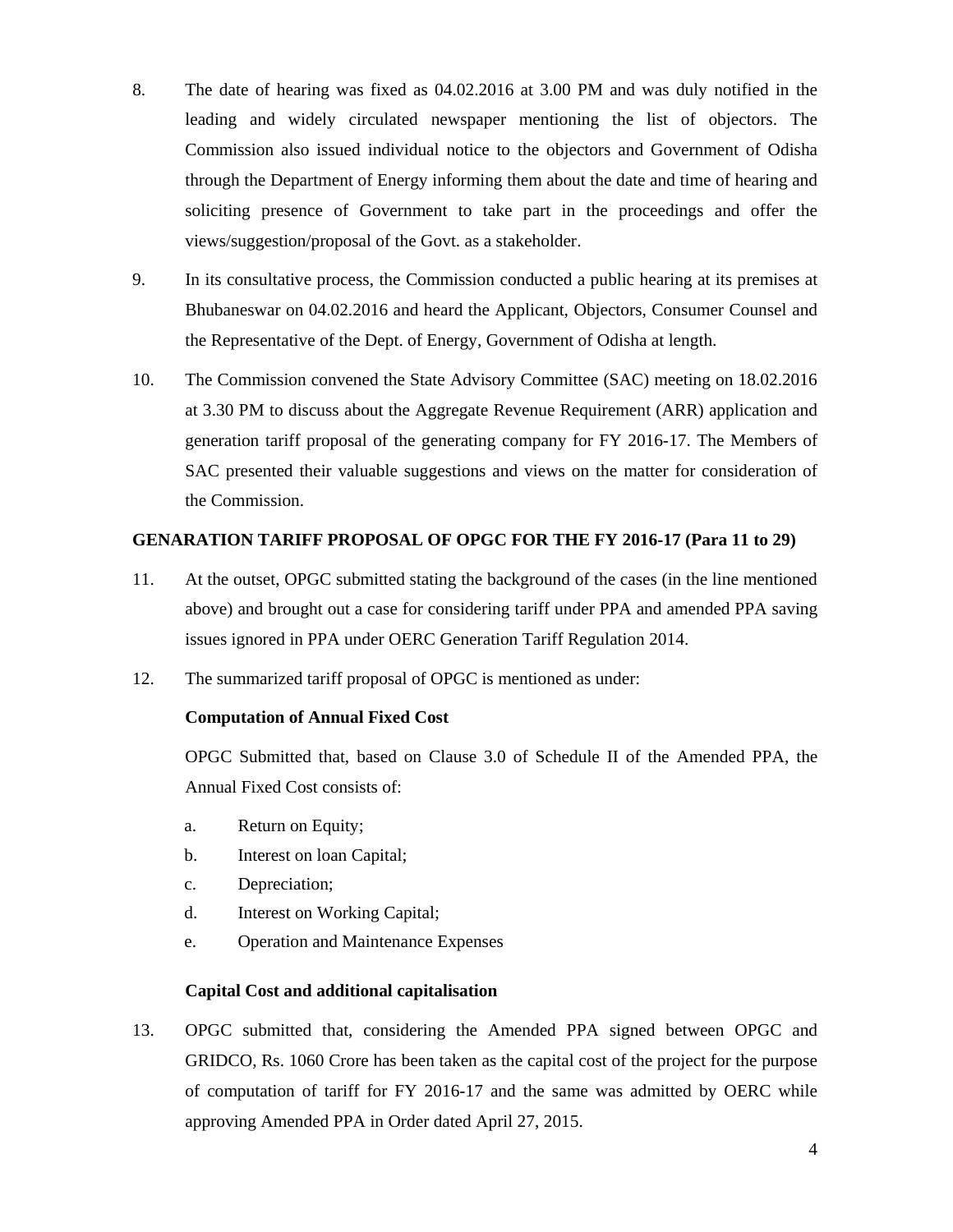14. The applicant has proposed additional capitalisation of Rs.95.65 Crore towards statutory compliance and efficiency improvement. This additional capitalization is required for environmental stipulations of Rs. 63.84 crore and efficiency improvement of Rs. 31.81 crore. OPGC further submitted that, out of the said additional capitalization, Rs.4.95 Crore was undertaken during  $FY$  2014-15 and Rs.7.79cr & Rs.82.91 crore to be undertaken during FY 2015-16 & FY 2016-17 respectively. Therefore, OPGC has claimed additional capitalization of Rs. 95.65 Crore on account of statutory compliance and efficiency improvement, separately, as part of Year end expenses through the tariff for FY 2016-17.

## **Debt – Equity Ratio**

15. OPGC submitted that, the project cost of Rs. 1060 Crore as approved in Amended PPA includes equity of Rs. 450 Crore and Loan of Rs. 610 Crore.

## **Return on Equity**

16. OPGC proposed to consider Rs. 72 crore @ 16% Return on equity based on the Clause 8.0 (10) of Schedule II of PPA.

## **Depreciation**

17. OPGC submitted that, the assets of Generating Stations are fully depreciated by the financial year ending March 31, 2009. Therefore, OPGC has not claimed any depreciation.

## **Interest on Loan Capital**

18. OPGC submitted that the loan amount of Rs. 610 Crore has been fully repaid by financial year ending March 31, 2012. Therefore, OPGC has not claimed any Interest on Loan Capital for FY 2016-17.

## **Interest on Working Capital**

19. For the purpose of Interest on working capital, OPGC submitted that this has been met through internal accruals and requested to allow Interest on Working Capital Requirement on normative basis based on OERC generation tariff Regulation 2014. Accordingly based on the Clause 3.0 (f) of Schedule II of the Original PPA (as it no change in Amended PPA), OPGC has claimed Rs. 16.56 crore as interest on working capital requirement.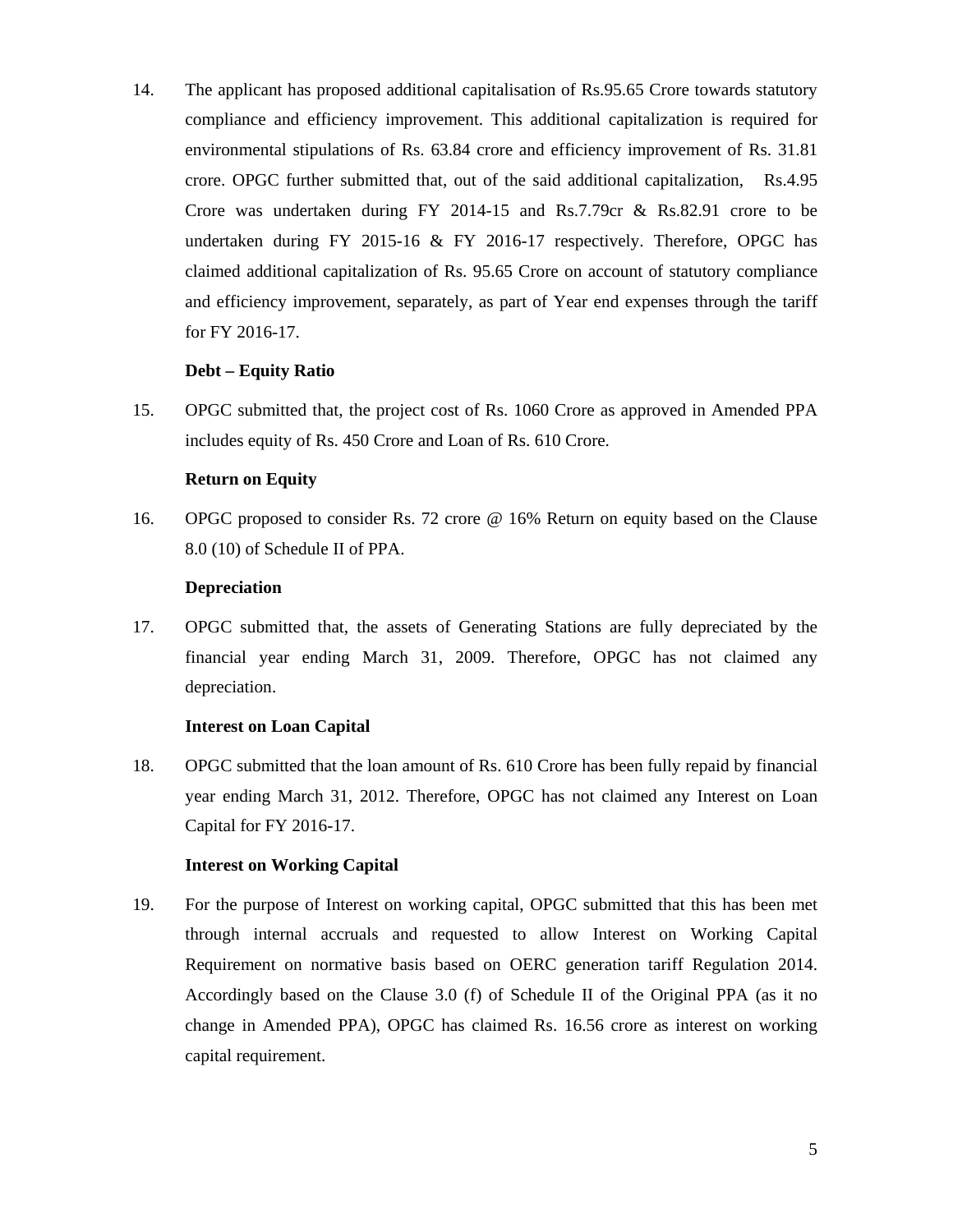## **O&M Expenses**

20. OPGC has proposed O&M Expenses of Rs.120.02 Crore for FY 2016-17 based on the Clause 3.0 (d) and (e) of Schedule II of the Original PPA (as it is not changed in Amended PPA) . This has been proposed by OPGC based on the O&M expenses for first year of operation @ 2.5% of the capital cost considered at Rs.1030 crores and escalated at 8% per annum effective from April 1, 1996.

## **Summary of Annual Fixed Cost**

21. Based on the above estimation, OPGC has proposed Annual Fixed Cost of Rs.208.58 Crore for FY 2016-17. The details are given in the table below.

|         | Alliuai Fixtu Cost of OI GC for F I Zoto-I / (Rs. Croft) |               |
|---------|----------------------------------------------------------|---------------|
| Sr. No. | <b>Particulars</b>                                       | <b>Amount</b> |
| 1.      | Return on Equity                                         | 72.00         |
| 2.      | Depreciation                                             | 0.00          |
| 3.      | Interest on Loan Capital                                 | 0.00          |
| 4.      | <b>Interest on Working Capital</b>                       | 16.56         |
| 5.      | O&M Expenses                                             | 120.02        |
| 6.      | <b>Total Annual Fixed Cost</b>                           | 208.58        |

**Table -1 Annual Fixed Cost of OPGC for FY 2016-17 (Rs. Crore)** 

## **Variable Costs**

## **Operational Performance Parameters**

22. OPGC has considered the following performance parameters for generation tariff proposal for FY 2016-17. The same is given in the table below.

|                  | Operational Performance Parameters for FY 2016-17 |           |               |                                                                                                                                                                     |  |
|------------------|---------------------------------------------------|-----------|---------------|---------------------------------------------------------------------------------------------------------------------------------------------------------------------|--|
| SI.              | <b>Particulars</b>                                | Unit      | <b>Values</b> | <b>Remarks</b>                                                                                                                                                      |  |
| No.              |                                                   |           |               |                                                                                                                                                                     |  |
| $\mathbf{1}$ .   | <b>Plant Load Factor</b>                          | $\%$      | 81.46%        | Weighted average PLF for last five years<br>from FY 2011-12 to FY 2015-16 (upto Nov<br>2015) after considering minor overhauling<br>schedule for 21 days for unit 2 |  |
| $\overline{2}$ . | <b>Gross Generation</b>                           | MU        | 2996.97       | Based on the above PLF                                                                                                                                              |  |
| 3.               | Auxiliary                                         | $\%$      | 9.50%         | As per the provisions of the approved PPA                                                                                                                           |  |
|                  | Consumption                                       |           |               |                                                                                                                                                                     |  |
| $\overline{4}$ . | <b>Net Generation</b>                             | <b>MU</b> | 2712.25       | minus<br>generation<br>Auxiliary<br>Gross<br>Consumption                                                                                                            |  |
| 5 <sub>1</sub>   | <b>Station Heat Rate</b>                          | kcal/     | 2500          | As per the provisions of the Original PPA                                                                                                                           |  |
|                  |                                                   | kWh       |               | (as it no change in Amended PPA)                                                                                                                                    |  |
| 6.               | Specific Fuel                                     | ml/       | 3.50          | As per the provisions of the Original PPA                                                                                                                           |  |
|                  | Consumption                                       | kWh       |               | (as there is no change in Amended PPA)                                                                                                                              |  |

**Table - 2 Operational Performance Parameters for FY 2016-17**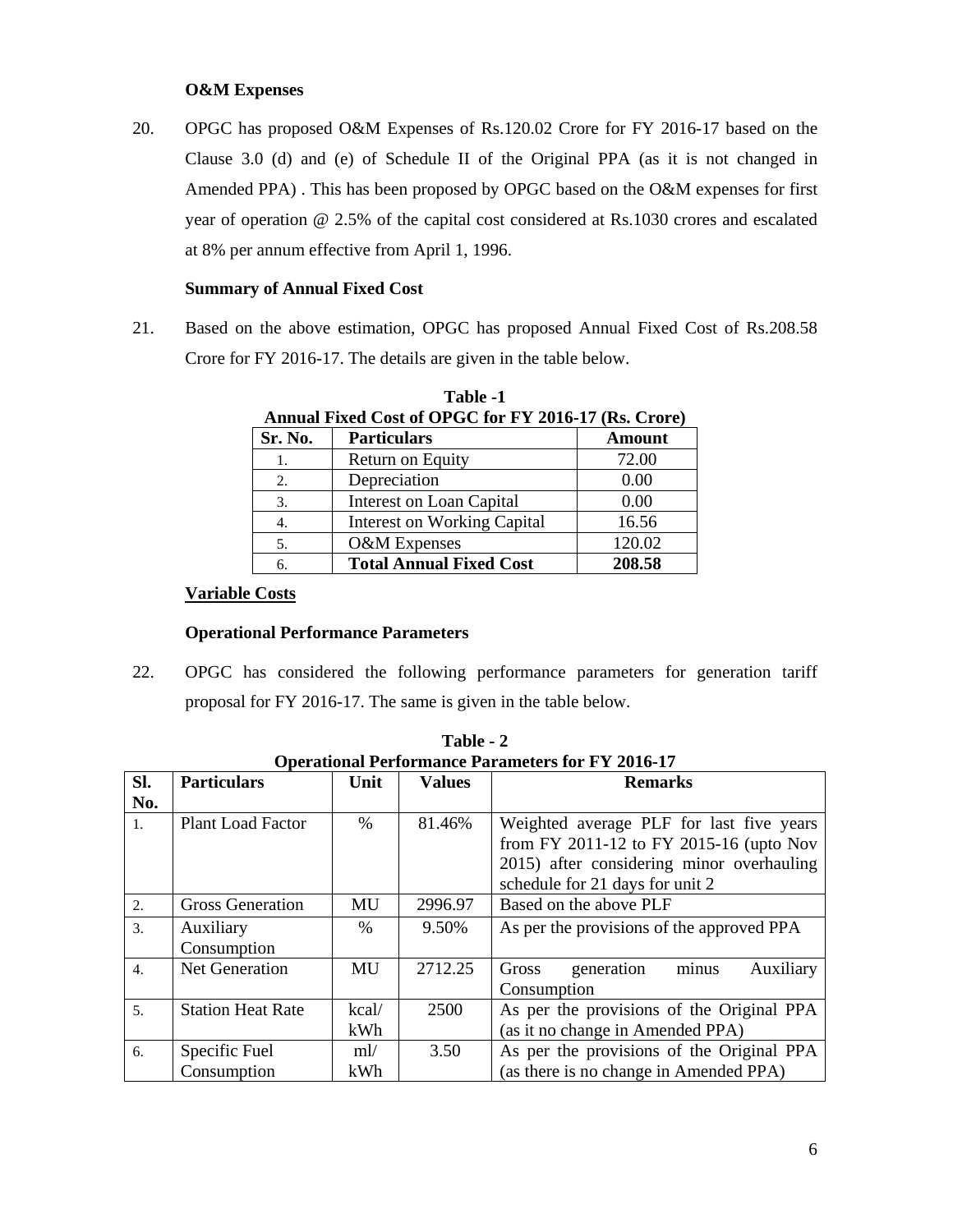## **Fuel Cost**

23. As per Clause 7.0 of Schedule II of the existing PPA, Gross Calorific Value and Price of Coal and Oil shall be considered as delivered to the Power Station. For computation of the landed cost of fuel, OPGC has relied on the provisions of the Amended PPA and Regulation 4.34 of OERC Generation Tariff Regulations, 2014. It has considered the latest available actual weighted average price of Coal and Oil (for September 2015) as computed on the basis of opening stock and purchase during the month. The submission is given in the table below:

|                | <b>Computation of Weighted Average price for Coal and Oil</b> |                                             |              |  |
|----------------|---------------------------------------------------------------|---------------------------------------------|--------------|--|
| SI.<br>No.     | <b>Particulars</b>                                            | Quantity<br>(MT for Coal and Kl<br>for Oil) | Amount (Rs.) |  |
|                | Coal                                                          |                                             |              |  |
|                | Opening Balance for Sept 2015                                 | 1,12,158                                    | 12,90,39,077 |  |
| $\overline{2}$ | Purchase during Sept 2015                                     | 2,74,742                                    | 31,65,60,266 |  |
| 3              | <b>Weighted Average Price (Rs./MT)</b>                        | 1151.72                                     |              |  |
|                | <b>LDO</b>                                                    |                                             |              |  |
| 4              | Opening Balance for August 2015                               | 400                                         | 1,95,10,009  |  |
| 5              | Purchase during August 2015                                   | 155                                         | 63,61,423    |  |
| 6              | <b>Weighted Average Price (Rs./kL)</b>                        | 46648.98                                    |              |  |
|                | <b>FO</b>                                                     |                                             |              |  |
| 7              | Opening Balance for August 2015                               | 400                                         | 1,40,04,874  |  |
| 8              | Purchase during August 2015                                   | 155                                         | 46, 42, 479  |  |
| 9              | <b>Weighted Average Price (Rs./kL)</b>                        | 33623.13                                    |              |  |

**Table -3** 

- 24. Further, the transportation of coal from loading point located at mine to unloading point at the station spanning around 11 km is handled by OPGC by rail. Hence, fuel transportation cost of Rs. 4.17 /MT on operation of Merry-Go-Round system (MGR) has been considered over and above the coal cost. OPGC has considered the loss in quantity of coal as 0.38% based on weighted average from FY 2011-12 to FY 2014-15, excluding FY 2013-14.
- 25. Considering the impact of fuel cost of MGR and loss in coal quantity, OPGC has estimated the weighted average price of coal as Rs. 1160.20/MT. The price of Secondary fuel Oil is proposed at Rs.34925.72 (Rs.46648.98 x 10% + Rs.33623.13 x 90%) per Kiloliter based on weighted average price of FO and LDO in ratio of 90:10. These prices of Coal and Oil have been further escalated by escalation factor of 6% to arrive at anticipated Price of coal and Oil as on April 1, 2016 at Rs 1232.56 and Rs.37100.90 respectively. OPGC has also considered weighted average Gross Calorific Value of Coal for the period from October 2014 to September 2015 (12 months). Accordingly, it has

7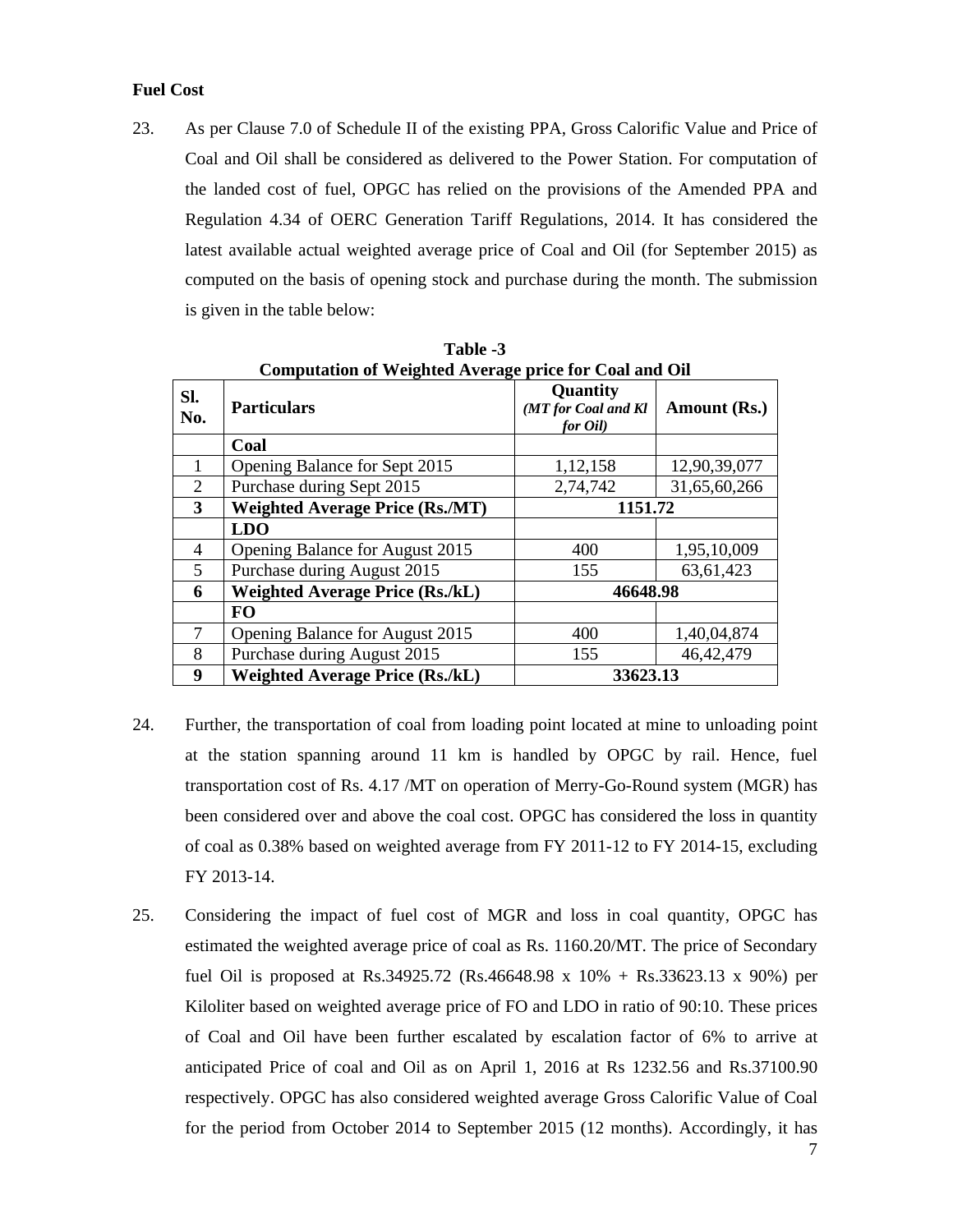estimated price of coal  $\&$  secondary fuel oil as on 01-04-2016 and GCV of coal  $\&$ secondary fuel oil for FY 2016-17 as mentioned in Table below:-

|                | TTRC and OTOS Calvinic Tange of Coal and On      |                                         |
|----------------|--------------------------------------------------|-----------------------------------------|
| <b>Sl. No.</b> | <b>Source of Coal</b>                            | Projected as on<br><b>April 1, 2016</b> |
|                | Price of Coal (Rs. /MT)                          | 1232.56                                 |
|                | Price of Secondary Oil (Rs./kL)                  | 37100.90                                |
| $\mathcal{R}$  | Gross Calorific Value of Coal (kCal/kg)          | 2828.92                                 |
|                | Gross Calorific value of Secondary Oil (kCal/kg) | 10000.00                                |

**Table -4 Price and Gross Calorific Value of Coal and Oil**

## **Energy charges**

26. In accordance with the above stipulations of Operational Performance Parameters and fuel cost based on the Clause 7.0 of Schedule II of the Original PPA (as there is no change in Amended PPA), OPGC has requested the Commission to approve Energy Charge of Rs.1.330/Kwh for FY 2016-17 as given in the table below:

| <b>Computation of Energy Charge for 2016-17</b> |          |               |
|-------------------------------------------------|----------|---------------|
| <b>Particulars</b>                              | Unit     | <b>Values</b> |
| GCV of Coal                                     | kCal/kg  | 2828.92       |
| GCV of Oil                                      | kCal/kg  | 10000.00      |
| Specific Coal Consumption                       | kg/kWh   | 0.87          |
| Specific Oil Consumption                        | ml/kWh   | 3.50          |
| Price of Coal                                   | Rs. / MT | 1232.56       |
| Price of Secondary Oil                          | Rs. / kL | 37100.90      |
| Variable Charge for Coal                        | Rs./kWh  | 1.187         |
| Variable Charge for Oil                         | Rs./kWh  | 0.143         |
| <b>Energy Charge</b>                            | Rs./kWh  | 1.330         |

**Table -5** 

#### **Year End Charges**

27. Apart from the Annual Fixed Cost and Energy Charges, OPGC has proposed the Year end charges of Rs.197.44 crore comprising which comprises of Incentive, reimbursement of Electricity duty, water cess & charges, Tax and cess on land, Electricity Inspection fees, SOC and MOC payable to SLDC, Establishment fund to EPRC, Income tax, Ash Utilisation Expenses, Fuel Adjustment Charges, tariff petition fees amounting to Rs.101.79 crore and reimbursement of additional capitalization of Rs.95.65 crore. The details are given in the table below: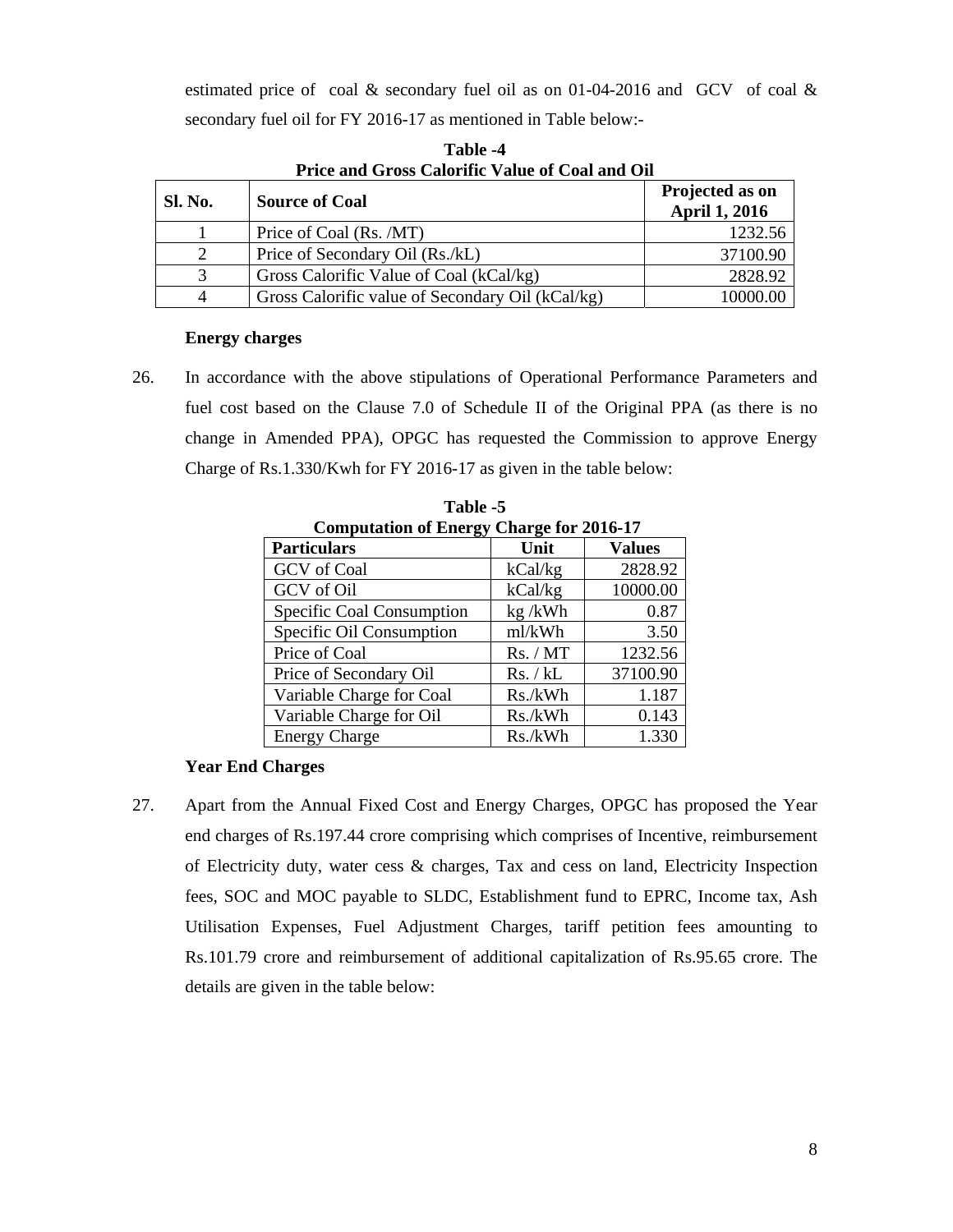|                | $1 \text{ cm}$ $1 \text{ cm}$ $1 \text{ cm}$ $1 \text{ cm}$ $1 \text{ cm}$ $1 \text{ cm}$ |                |                                                                                                                                  |  |
|----------------|-------------------------------------------------------------------------------------------|----------------|----------------------------------------------------------------------------------------------------------------------------------|--|
| <b>Sl. No.</b> | <b>Particulars</b>                                                                        | <b>Amounts</b> | <b>Basis</b>                                                                                                                     |  |
| 1.             | Incentive                                                                                 | 1.62           | <b>Amended PPA</b>                                                                                                               |  |
| 2.             | <b>Electricity Duty</b>                                                                   | 8.09           | @30 paise/kwh                                                                                                                    |  |
| 3.             | Water Cess and Water Charges                                                              | 7.08           | Actual of FY 2014-15                                                                                                             |  |
| 4.             | Tax and Cess on land                                                                      | 0.22           | Actual of FY 2014-15                                                                                                             |  |
| 5.             | <b>Electricity Inspection Fees</b>                                                        | 0.17           | Actual of FY 2014-15                                                                                                             |  |
| 6.             | SOC and MOC for SLDC                                                                      | 0.38           | OERC tariff order FY<br>2015-16                                                                                                  |  |
| 7.             | <b>ERPC Charges</b>                                                                       | 0.16           | Actual of FY 2014-15                                                                                                             |  |
| 8.             | Income Tax                                                                                | 37.07          | Provisional payment<br>of FY 2014-15                                                                                             |  |
| 9.             | Ash Utilisation expenses                                                                  | 3.50           | Subsidy @ 150/MT<br>& advertisement for<br>proposal<br>awareness<br>for FY 2016-17.                                              |  |
| 10.            | <b>Fuel Price Adjustment Charges</b>                                                      | 43.29          | Estimated<br>for<br><b>FY</b><br>2016-17 based<br><sub>on</sub><br>discovered Price of<br>coal & oil as on $31st$<br>March 2017. |  |
| 11.            | Recovery of ARR and Tariff Petition Fees                                                  | 0.21           | <b>Tariff filing Fees</b>                                                                                                        |  |
| 12.            | <b>Sub-total of Year End Charges</b>                                                      | 101.79         |                                                                                                                                  |  |
| 13.            | Reimbursement of Addl. Capitalisation                                                     | 95.65          | <b>OERC</b> tariff                                                                                                               |  |
|                |                                                                                           |                | Regulation 2014                                                                                                                  |  |
| 14.            | <b>Grand Total</b>                                                                        | 197.44         |                                                                                                                                  |  |

**Table - 6 Year End Charges for 2016-17 (Rs. in Crore)** 

## **Summary of Generation Tariff proposal for FY 2016-17**

28. The summary of Generation Tariff proposed by OPGC for FY 2016-17 is given in table below:

| Sr. | <b>Particulars</b>                                   | FY 2016-17       |         |
|-----|------------------------------------------------------|------------------|---------|
| No. |                                                      | <b>Rs. Crore</b> | Rs./kWh |
| 1.  | <b>Annual Fixed Cost</b>                             | 208.58           | 0.769   |
| 2.  | <b>Energy Charges</b>                                | 360.79           | 1.330   |
| 3.  | <b>Tariff for Sale of Power</b>                      | 569.37           | 2.099   |
| 4.  | Year End Charges excluding additional capitalization | 101.79           | 0.375   |
| 5.  | Reimbursement of Additional Capitalisation           | 95.65            | 0.353   |
| 6.  | <b>Total Tariff for Sale of Power</b>                | 766.81           | 2.827   |

**Table -7 Generation Tariff proposed by OPGC for 2016-17 (2712.25 MU)** 

29. OPGC has prayed the Commission to approve the tariff, including annual fixed cost, variable charges, Year-end charges, additional capitalisation incurred by OPGC Ltd. during FY 2014-15 and FY 2015-16 and projected for FY 2016-17 and recovery of upward and downward variation in fuel prices and calorific value including fuel mix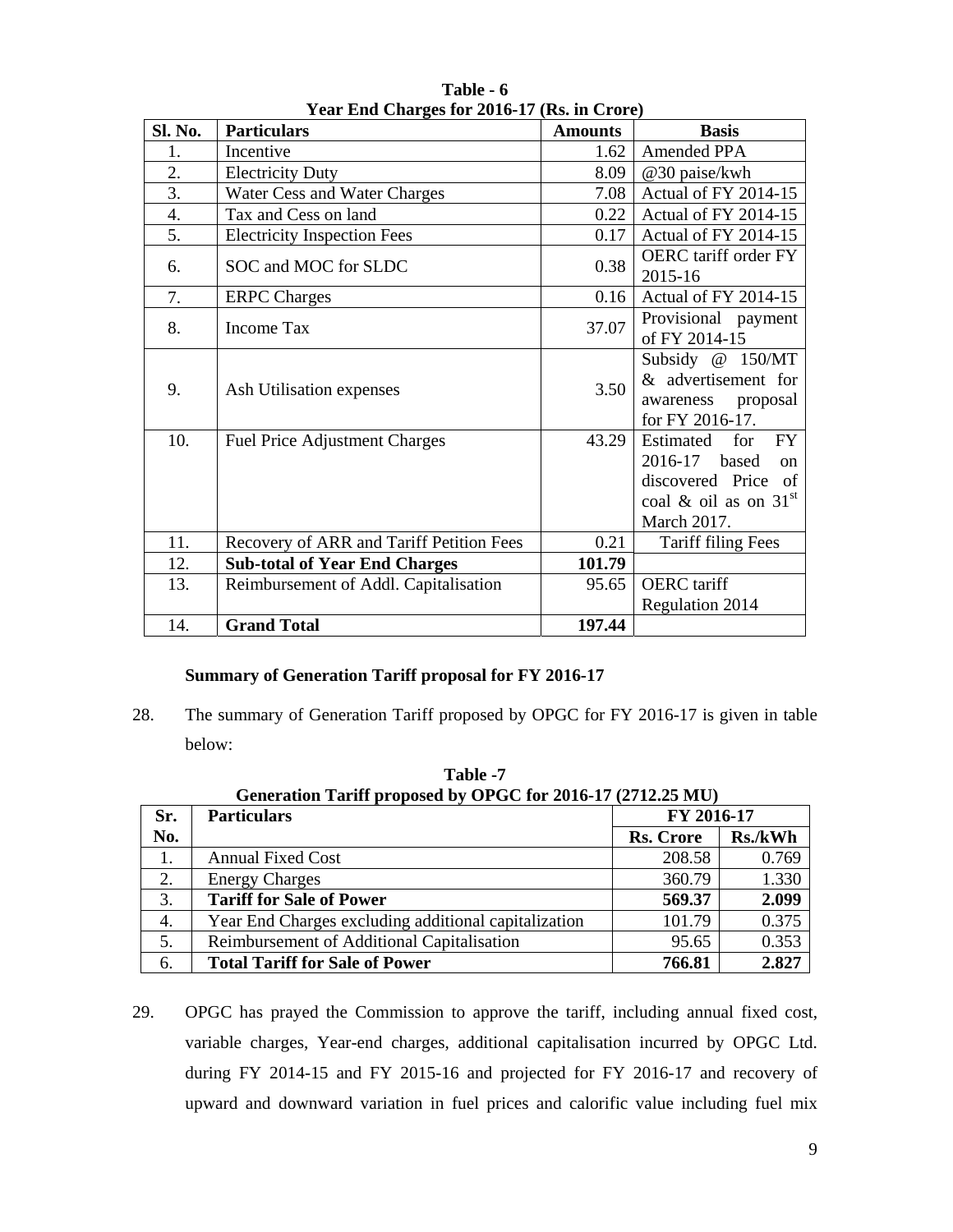through Fuel Price Adjustment as per the provisions of Amended PPA between OPGC Ltd. and GRIDCO Ltd. through tariff of FY 2016-17.

# **VIEWS OF THE OBJECTORS ON THE GENERATION TARIFF PROPOSAL FOR FY 2016-17 (Para 30 to 48)**

## **Overall approach:**

- 30. Most objectors have appreciated that OPGC has filed its tariff application for the first time since its inception. Some objectors stated that, till date, in the absence of any formal ARR application, tariffs were not based on the actual figure up to March of previous financial year.
- 31. The tariff estimated in the respective ARR application of GRIDCO and the tariff at which the OPGC is actually paid against the monthly energy bills are different. The provision of "Power to Relax" should not be allowed to OPGC which has been availing the fruits of relaxed operational norms even remaining out of the regulated system for the thermal generators.
- 32. Objectors further mentioned that while filing the tariff proposal OPGC has considered the parameters both from PPA & OERC Regulation selectively. Therefore, as per the statutory provisions, the Regulations in force from time to time overrides the provisions laid down in the bilateral PPA and accordingly tariff should be determined as per the OERC Tariff Regulations 2014.
- 33. GRIDCO has contended that, after initiating process of withdrawal of its Special Leave Petition before Hon'ble Supreme Court, OPGC did not file the ARR application for FY 2014-15 and FY 2015-16 before OERC and delayed till approval of Amended PPA by OERC.
- 34. GRIDCO submitted that if interpretation of OPGC regarding OERC Order dated April 27, 2015 be accepted as true then OERC would not have directed to file ARR for FY 2016-17 and determination of tariff is not required in view of the para 3 (a) of Task Force Notification dated June 21, 2008, which reads as under:

*"In order to avoid the ambiguity with regard to tariff norms and parameters for Unit 1&2, all terms and parameters for determination of tariff for 1& 2 shall be as per this PPA as amended upto date. All tariff parameters will stand frozen till validity of this PPA as amended upto date notwithstanding modification in tariff norms by the CERC from time to time. Accordingly all references in other provisions of this PPA to change in tariff parameters in future shall be deemed to have been deleted. The Tariff shall however be subject to revision at the time of renewal, replacement or extension of this*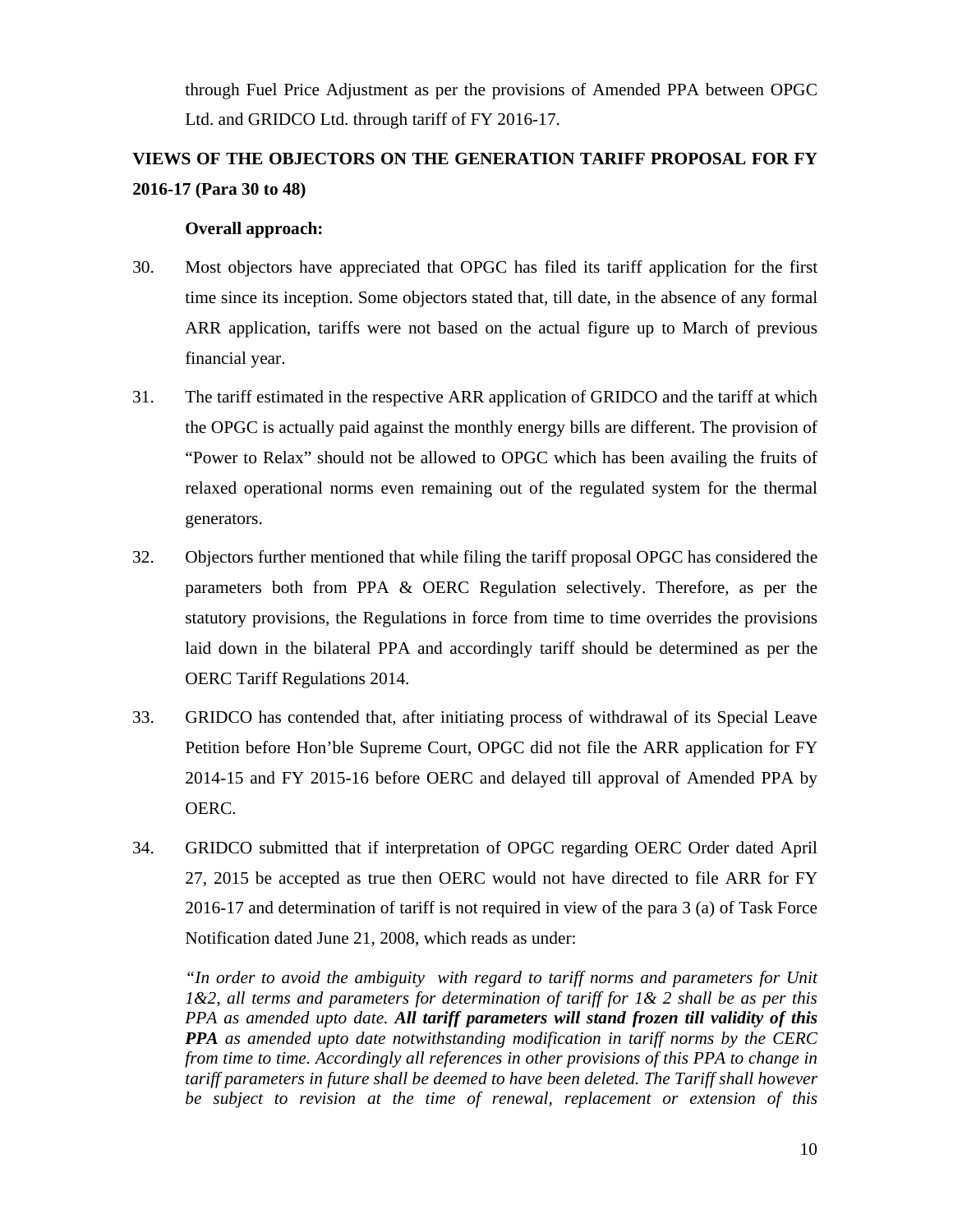*Supplementary agreement or on further enhancement of the generation capacity of Units 1 and /or 2, if any" (emphasis added).*

- 35. OERC in its Order dated April, 27, 2015 recognised that the above said clause provides for settlement of issues if any arising due to implementation of Amended PPA in future date. The relevant extract of Order is as under:
	- *"9. The above stipulation in PPA provides for settlement of issues if any arise due to implementation of this PPA in a future date the same shall be resolved basing on mutual discussion keeping intent and objects of the PPA intact. Therefore, the Commission has no objection to approve the PPA including its amendment between GRIDCO and OPGC for purchase of power from Unit 1&2 of Ib Thermal Power Station as it stands now."(emphasis added)*
- 36. In summary, objectors requested the Commission to adhere to the OERC (Terms and Conditions for Determination of Generation Tariff) Regulation 2014 instead of PPA while determining the generation tariff of OPGC for FY 2016-17.

#### **Capital Cost and additional capitalisation**

37. GRIDCO, Shri R. P. Mohapatra & WISE objected that additional capitalization proposed by OPGC may be scrutinised properly as per norms specified in OERC (Terms and Conditions for Determination of Generation Tariff) Regulation 2014 and considered accordingly since certain expenses have not yet been incurred. OPGC on one side is pleading to the provision of amended PPA but on the other hand requesting additional capitalization as per Regulations, which are contradictory. If additional capital expenditure is allowed then other provisions related to operational norms stipulated in the regulations shall also have to be considered.

#### **Interest on Working Capital**

38. GRIDCO submitted that, Interest on working capital should be allowed as per norms specified in OERC (Terms and Conditions for Determination of Generation Tariff) Regulation 2014.

#### **O&M Expenses**

39. Some objectors submitted that proposed O&M expenses may be examined with the past audited figures and be allowed as per norms at clause 4.28 of OERC (Terms and Conditions for Determination of Generation Tariff) Regulation 2014 to maintain uniformity. OPGC may be directed to submit their O&M expenses since 2002-03 to 2014-15 before deciding on their tariff proposal. OPGC has to produce details of the manpower employed and their salary component since FY 2005-06 to FY 2015-16.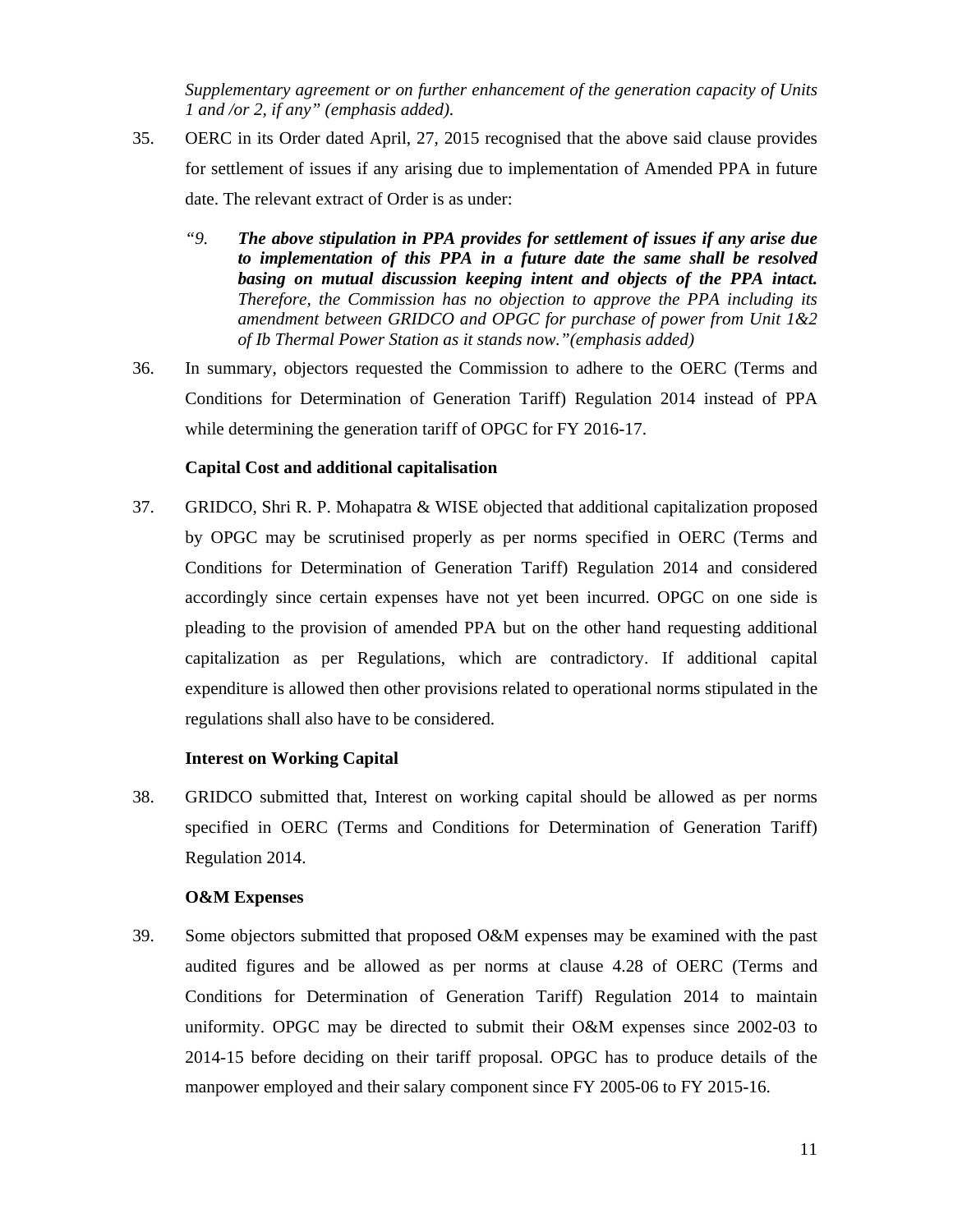#### **Operational Performance Parameters**

- 40. Objectors mentioned that, there is a disparity in proposed gross generation plan submitted by OPGC (2996.97 MU) and GRIDCO (3218.04 MU) in their respective tariff application for FY 2016-17.
- 41. Many objectors demanded that, while determining generation tariff of OPGC for FY 2016-17, OERC may consider the operational performance parameters i.e. PLF @ 85% , Secondary Fuel oil Consumption @ 1 ml/kwh, Auxiliary Consumption @ 8.5% /9% , Station Heat Rate @2450 kCal/kwh as specified in OERC Regulation 2014 instead of PPA norms as proposed by OPGC.
- 42. Some objectors pointed out that, OPGC has projected high fuel prices for FY 2016-17 compared to actual consumption shown in audited accounts. Further, OPGC projected more consumption compared to CERC norms (0.5ml/kwh) for NTPC stations.

#### **Energy cost**

43. Opposite parties contended that, OPGC has projected unusually high increase in fuel prices during FY 2016-17 and has taken these projected costs for determination of tariff which is not acceptable. OPGC has to abide by the provisions of Regulations 4.34 only for deriving the landed cost of coal considering the normative transit loss percentage. To derive the Energy Charge Rate (ECR), base price as on 1st April 2015 and weighted average landed price as on  $30<sup>th</sup>$  September 2015 may be considered and necessary instruction may be given to OPGC to determine the ECR every month considering the actual cost and approved operational parameters. OPGC may clarify the cost pertaining to MGR and the same may be allowed under O&M. Regarding the price of FO and LDO in ratio of 90:10, the same may be considered as per the actual monthly usage basis as followed by NTPC stations and TTPS in compliance to CERC Regulations 2014.

## **Tariff**

44. Objectors placed that, tariff proposed by OPGC for the FY 2016-17 is 282.7 P/U, which is an increase of more than 34% and therefore, unacceptable. Generation tariff of OPGC is very much affordable in comparison to central sector power stations. This power has been very much helpful to keep retail supply tariff low. Considering this, GRIDCO has estimated and requested to the Commission to restrict the generation tariff at Rs 2.1006 / kWh (fixed charges – Rs  $0.88 /$  kWh, energy charges – Rs  $1.073 /$  kWh and year end charges – Rs  $0.1476 /$  kWh).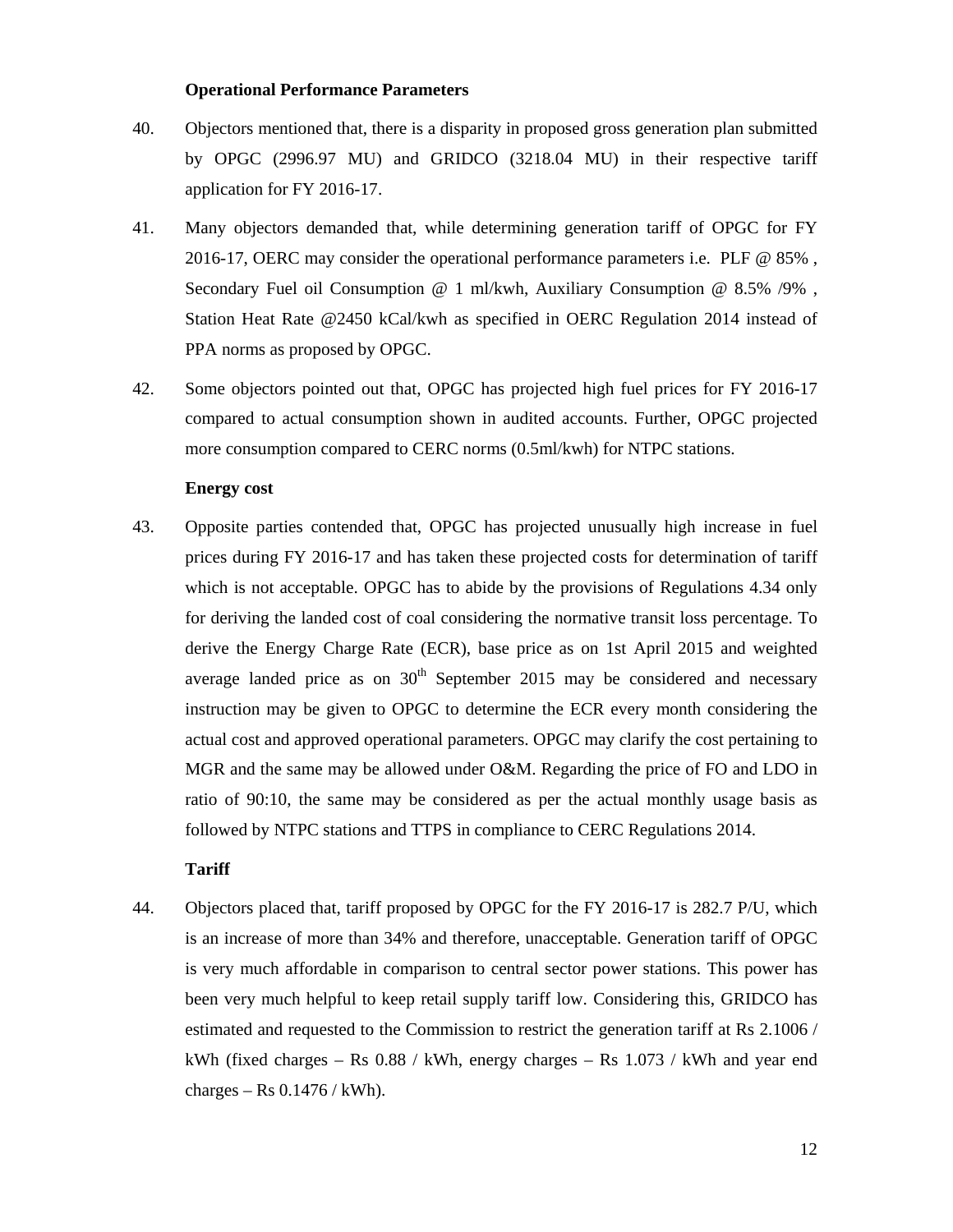45. Summarily, majority of objectors requested the Commission to adhere to the OERC (Terms and Conditions for Determination of Generation Tariff) Regulation 2014 instead of PPA while determining the generation tariff of OPGC for FY 2016-17.

#### **Other Issues**

- 46. The objectors mentioned some other issues. OPGC has to produce all the CAG audited balance sheet since 2009-10 till 2015-16 as the Govt has 51% share of the company. OPGC has to submit month wise cash flow statement showing sources of inflow and outflow of cash from the FY 2010-11 to 2015-16. For the first time OPGC has filed application for determination of generation tariff which would be very much useful to find sustainable electricity & an integrated power policy for Odisha.
- 47. In spite of repeated pressure, the Unit III and Unit IV of OPGC have not been operational till date, causing abnormal delay for which people of Odisha have been deprived of electricity at reasonable rates. Actions as deemed fit may be initiated expeditiously for commissioning of Unit III and Unit IV so as to supply reasonable and reliable electricity to the people. Department of Energy, Govt of Odisha may be impleaded as a respondent for intervention in view of Task Force notification.
- 48. SLDC may be instructed to carry out monthly SEA in respect of OPGC based on the normative parameters. Further, monthly incentive / disincentive can also be derived in the SEA for energy generated beyond 85% PLF at a rate of 50 paisa / kWh, as is being done for TTPS.

## **VIEWS OF CONSUMER COUNSEL (Para 49)**

- 49. WISE, Pune on behalf of the Consumers made a presentation on the Analysis of ARR and tariff filing of OPGC for FY 2016-17. The Consumer Counsel's observations/suggestions are as below:
	- a. Proposed Capital cost by OPGC needs prudence check including reasonableness of the capital expenditure, components of cost including interest during construction, pre-operative expenses, use of efficient technology, and issues related to cost over-run and time over-run.
	- b. Additional capitalization needs prudence check. The proposed additional capitalization amount during FY 16-17 need not be included in this tariff. Repayment of additional capitalization may not be allowed. Approved additional capitalization may be added to the approved capital cost.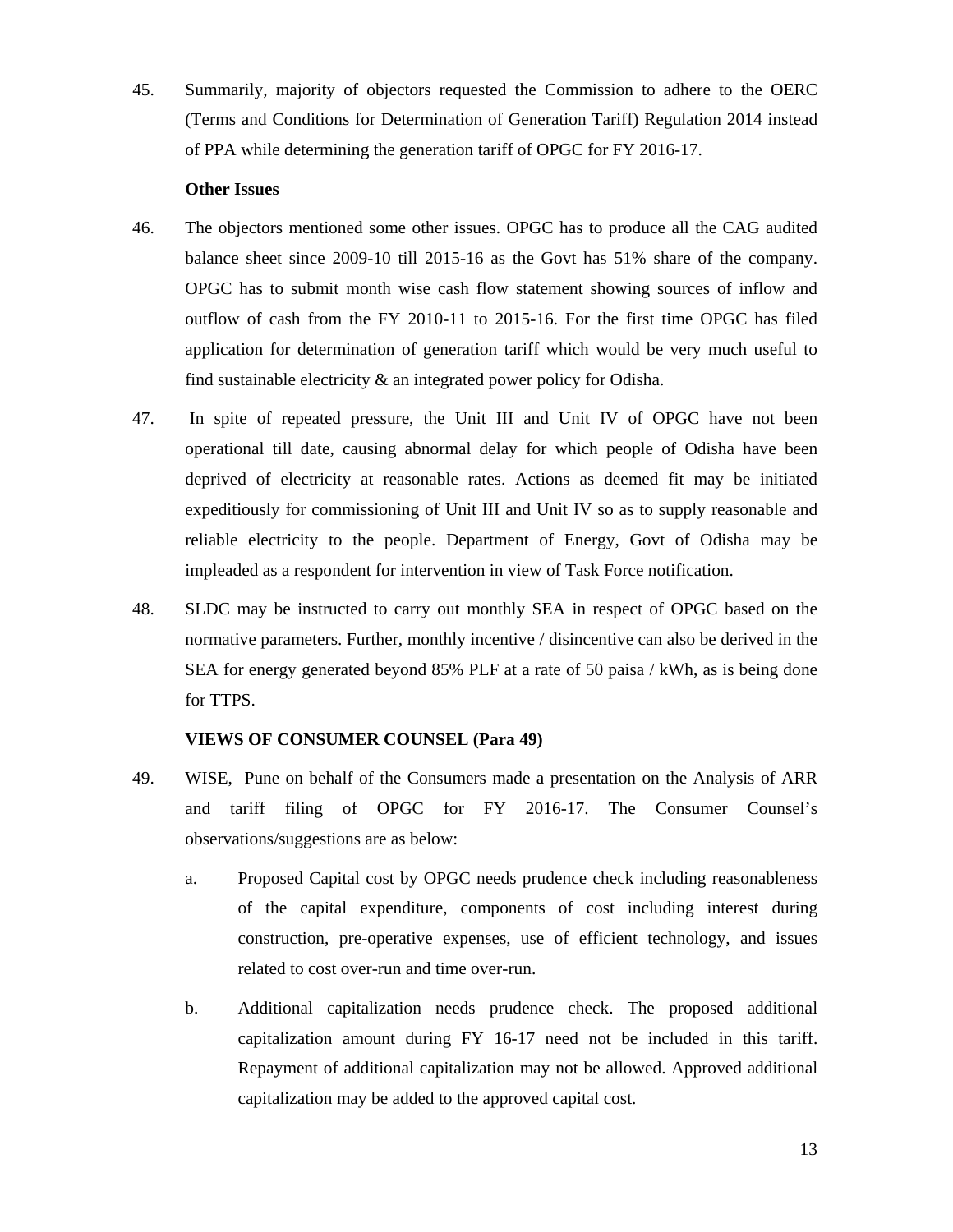- c. Debt: equity ratio proposed by OPGC is Rs 610 cr: Rs 450 cr; i.e. the ratio is 57.55: 42.45. However, as per OERC Regulations, if the equity actually deployed is more than 30% of the capital cost, equity in excess of 30% shall be treated as normative loan. So, equity amount may be considered as 30% of the approved capital cost.
- d. Working capital expenses may be considered as per the OERC Generation Regulations, 2014.
- e. Average of actual O&M expenditure in last five years is Rs 107.05 crore, which can be considered for O&M expenses of OPGC.
- f. PLF of thermal power stations, as per Regulations, should be 85%, whereas proposed PLF of OPGC is much lower than that.
- g. The cost related to MGR operation and loss in transportation for coal cost estimation need prudence check by the Commission. The loss proposed is higher than loss given in the Regulations. The escalation considered in coal cost should be reviewed.
- h. The secondary fuel oil cost has reduced considerably in the past few years, so escalation rate proposed in the secondary fuel oil cost for FY 2016-17 may be reviewed on this background.

## **OBSERVATION OF THE STATE ADVISORY COMMITTEE (SAC) (Para-50)**

50. The Commission convened the State Advisory Committee (SAC) meeting on 18.02.2016 at 3.30 PM. The Members of SAC deliberated on different issues related to power sector and the Annual Revenue Requirement of various licensees. However, no specific view was offered relating to Annual Revenue Requirement and Tariff filing of OPGC.

#### **VIEWS OF THE GOVT. OF ODISHA (Para 51)**

51. Govt. of Odisha vide their Letter No. 2091 dated 11.03.2016 have communicated their views/suggestions on various issues involving tariff setting for FY 2016-17. In regards of Generation Tariff, OPGC, Govt. Stated that original PPA including amended one are outcome of settlement reached between the different stakeholders including Government. It may be prudent to preserve the terms of that settlement. Accordingly the Commission may take suitable decision.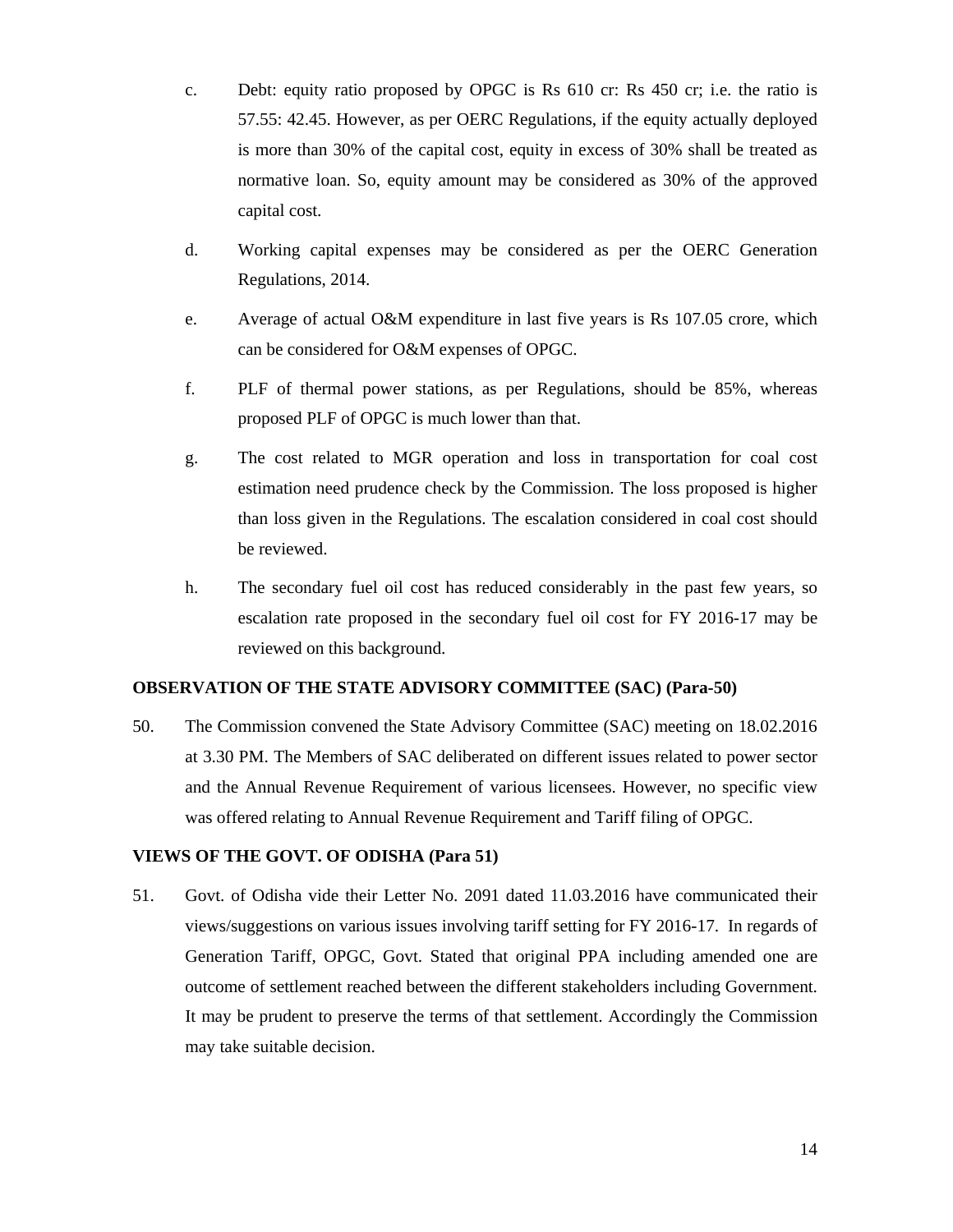# **OPGC's RESPONSE TO THE OBJECTORS AND CONSUMER COUNSEL'S VIEW**

## **(Para 52 to 73)**

In response to the objection raised by the Objectors and Consumer Counsel, OPGC has submitted its Rejoinders which are summarized below:

## **Overall Approach**

- 52. OPGC has filed the present Petition primarily on the basis of the provisions of existing PPA between OPGC and GRIDCO and amendment to existing PPA signed on December 19, 2012 (together called as "Amended PPA") and further, wherever there is no provision or lack of clarity in the agreement, in such cases only OERC Generation Tariff Regulations, 2014 have been considered.
- 53. The Amended PPA has been signed with GRIDCO, only after all terms and conditions of Amended PPA were agreed by both Parties. Hence, at one side GRIDCO has agreed upon terms and conditions of Amended PPA and at other side, in its response, GRIDCO is suggesting to consider the terms and conditions for determination of generation Tariff as per OERC Generation Tariff Regulations, 2014, ignoring the terms and conditions of amended agreement.
- 54. OERC in its Order dated April 27, 2015 has made it clear that OPGC has to make an application for determination of generation tariff before OERC as per approved Amended PPA for rest of Control Period starting from FY 2016-17 onwards since the tariff for the FY 2014-15 and 2015-16 has already been approved by OERC in the ARR of GRIDCO for the said year basing on the submission of GRIDCO.
- 55. OPGC would like to submit that the tariff estimated in the respective ARR application and the tariff at which OPGC is actually paid against the energy bills are totally different due to variation in fuel prices and other charges like income tax, cess, statutory levies etc., which are allowed as per PPA. OPGC has been raising the bills in accordance with the provisions of Amended PPA. The variation in tariff estimated while approving the ARR and tariff actually payable is not specific to OPGC and is applicable for all the generating stations including generating stations of NTPC.
- 56. As per Notification No. 7216 dated June 21, 2008 issued by Government of Odisha the following have been decided:
	- a. The provision for calculation of incentive in the existing PPA shall be amended to enhance PLF from 68.49% to 80%. All other terms and conditions of tariff for Unit 1 & 2 shall be as per the existing PPA.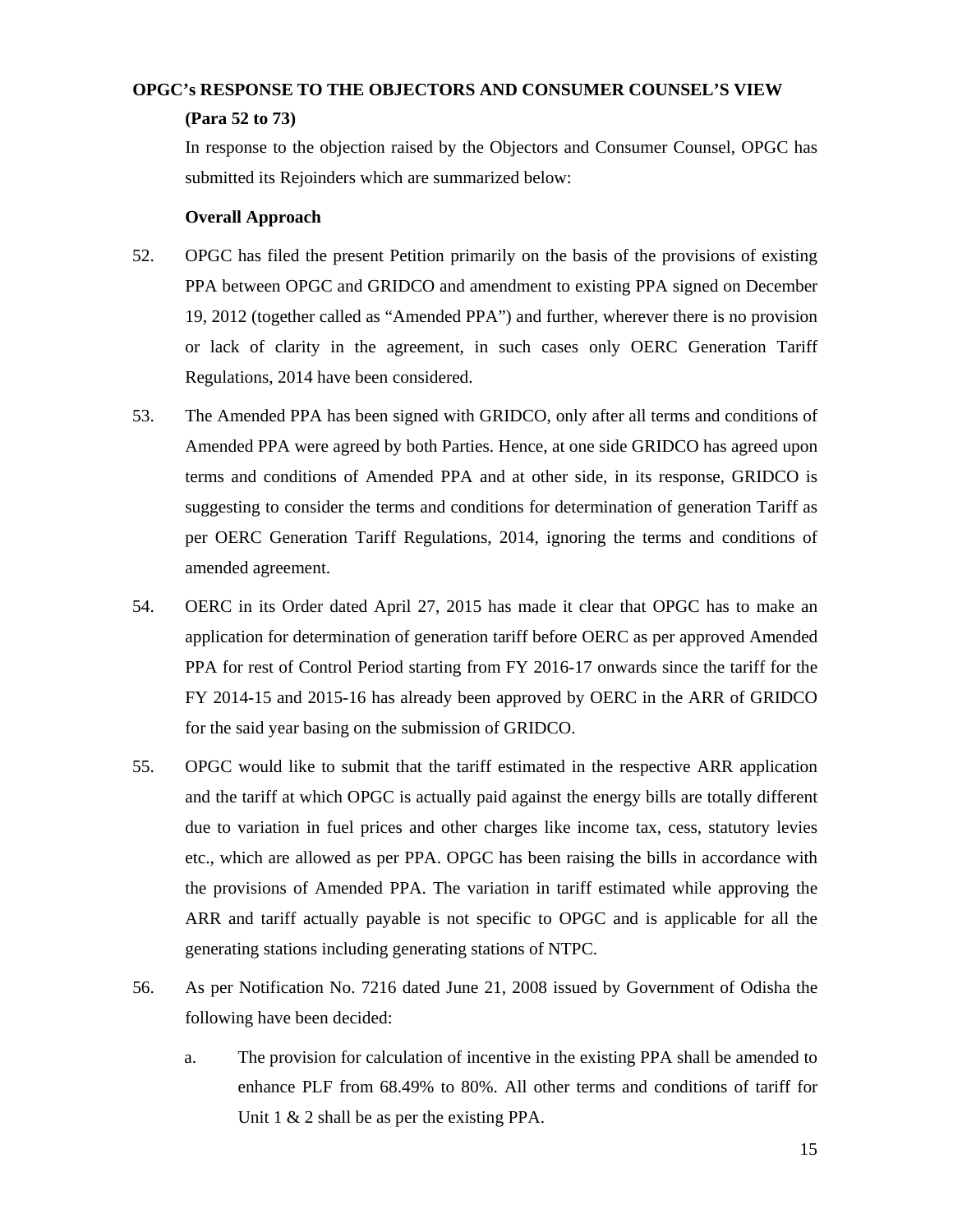- b. The Amended PPA shall be filed before OERC for approval.
- c. OPGC shall withdraw Special Leave Petition filed before Hon'ble Supreme Court against the Judgement of Hon'ble Orissa High Court regarding the jurisdiction of OERC for approval of PPA of Units 1 & 2.
- d. OPGC to take expeditious steps to commission Unit  $3 \& 4$  and shall make half of the power generated from these units available to GRIDCO, subject to approval of PPA by OERC.
- 57. The above said Notification of Government of Odisha made it amply clear that terms and conditions of tariff for Unit  $1 \& 2$  shall be as per the Amended PPA, subject to approval of the OERC and GRDICO cannot question the same now. It may be noted that above said Notification of Government of Odisha was issued well before the notification of the OERC Generation Tariff Regulations, 2014.
- 58. In view of the Notification of Government of Odisha, OPGC had first initiated to withdraw its Special Leave Petition. Hon'ble Supreme Court vide its Order dated February 14, 2013 has dismissed Appeals as withdrawn by OPGC and in the said order Hon'ble Supreme Court has directed OPGC to file the Amended PPA before OERC and also has directed that the OERC shall consider the same appropriately in accordance with law. Accordingly, OPGC and GRIDCO have jointly filed the Amended PPA before OERC for approval.
- 59. Wherever there is no supply of power by generating company to distribution licensee, tariff cannot be determined by OERC. In view of the Section  $86(1)(b)$  read with Section  $62(1)(a)$  of the Act, OERC shall determine the tariff for supply of electricity to distribution licensee only after approval of power purchase arrangement.
- *60.* The operational performance parameters cannot be changed at this stage as per the OERC Generation Tariff Regulations, 2014. If the performance parameters will be changed at this stage, this will create regulatory uncertainty.

## **Additional capitalization**

61. Clause 10.0 of the existing PPA stipulates that any other kind of imposition whatsoever imposed by any Government (State or Central) and /or any other local bodies in environmental protection shall be billed by OPGC and will be paid by GRIDCO. The capitalisation has to be undertaken in order to comply the direction of State Pollution Control Board and schemes which are essential for operation of the plant. Regulation 2.4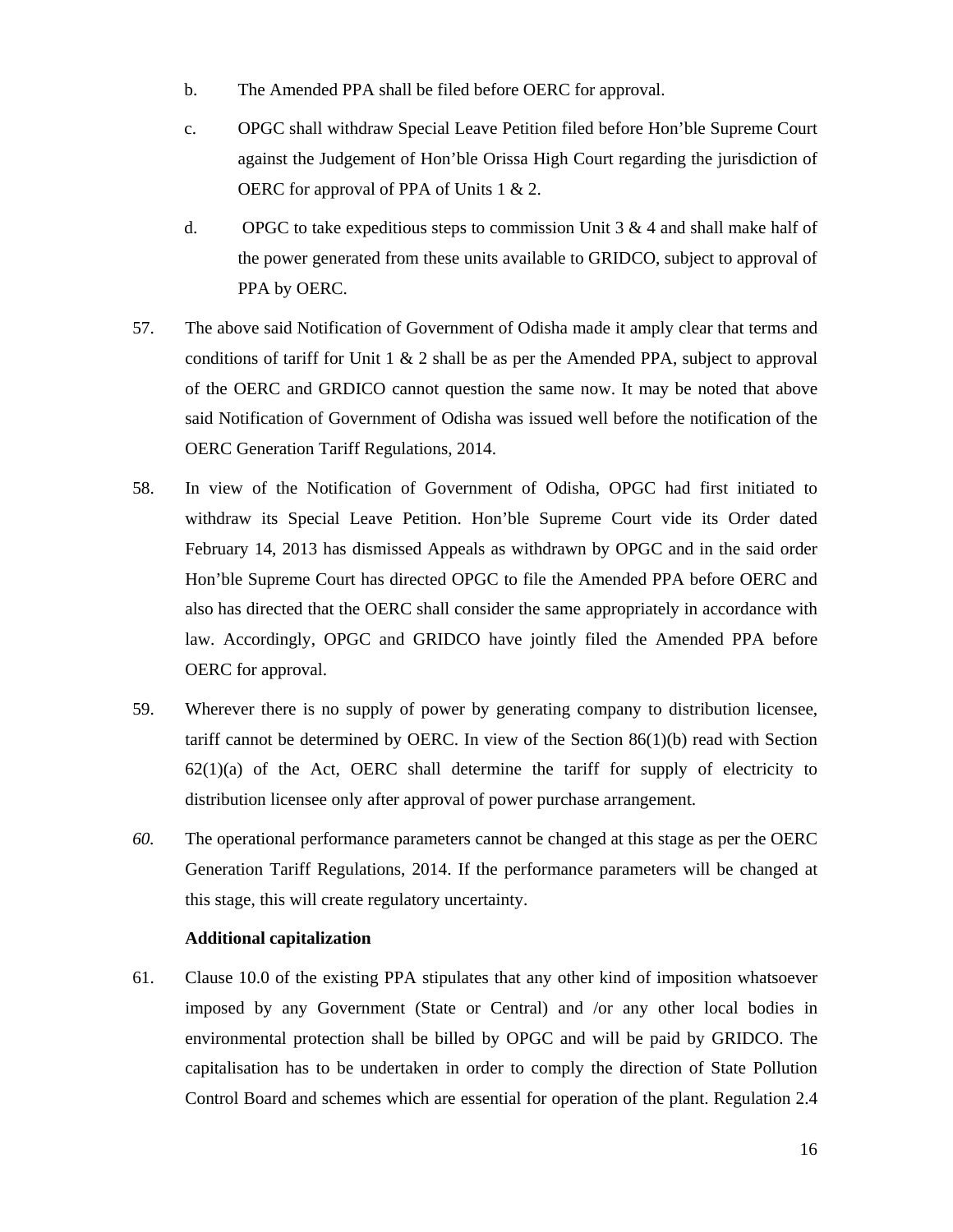of OERC Generation Tariff Regulation, 2014 also provides for the additional capitalisation after cut off date.

## **Energy generation and PLF**

62. OPGC has proposed the gross generation considering the weighted average PLF for last five years from FY 2011-12 to FY 2015-16 (upto November 2015). The gross generation of 3218.04 MU proposed by GRIDCO was based on preliminary projections made by OPGC, which were forwarded to GRIDCO.

## **Auxiliary Consumption**

63. The Amended PPA stipulates Auxiliary Consumption of 9.5% for the contract period, which has been considered by OPGC in the present Petition.

## **O&M Expenses**

64. OPGC does not agree with the submission of GRIDCO that O&M Expenses may be considered to be allowed as per normative lakh/MW fixed for Unit size of 210 MW as per Regulation 4.28 of OERC Generation Tariff Regulations, 2014. Since, all expenses and tariff parameters have to be considered as per Amended PPA, there cannot be pick and choose regarding the individual items such as O&M expenses, where the principle for computing the O&M expenses for each year of contract period has already been stipulated in the Amended PPA.

## **Interest on Working Capital and Performance Parameter**

- 65. The computation of Interest on working capital and performance parameters shall be done in accordance with the provisions of the Amended PPA and not basing on OERC Generation Tariff Regulations, 2014.
- 66. OPGC does not agree with the submission of GRIDCO that recovery of full annual fixed charges shall be at 85% of PLF and incentive shall be given above 85% of PLF, as per provisions of OERC Generation Tariff Regulations, 2014. It may be noted that GRIDCO has misunderstood the provisions of Regulation 5.3 of OERC Generation Tariff Regulations, 2014, wherein recovery of full Annual Fixed charges has been linked to Normative Plant Availability Factor (NAPAF), not PLF. However, as per the Amended PPA approved by the Hon'ble OERC, the recovery of fixed cost is linked to net Availability, which is akin to PLF.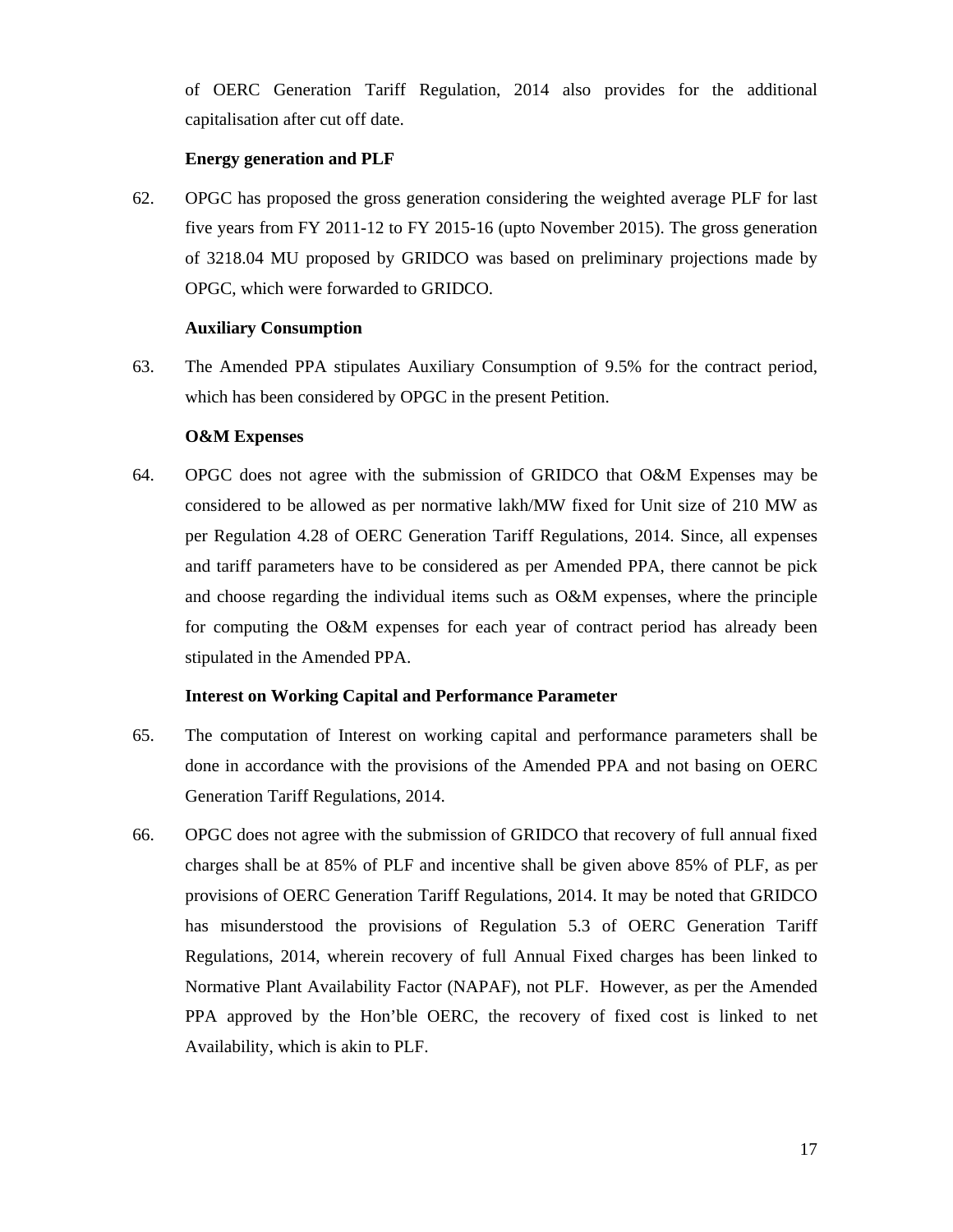#### **Fuel Price and GCV**

- 67. For computation of Energy charges, OPGC has considered weighted average Gross Calorific Value of Coal for the period from October 2014 to September 2015 (12 months) and latest prices of fuel as on September 2015. It is the practice adopted in the most of the States in the country to consider the latest available prices of Fuel for computation of energy charges. OPGC has also provided the latest actual GCV and Prices of fuel upto December, 2015 to OERC. Further any upward /downward variation in fuel price and GCV after the computation of energy charge shall be passed through Fuel Price Adjustment (FPA) Mechanism.
- 68. For computing the landed price of coal, OPGC has considered the basic price, royalty, excise duty, clean energy cess, VAT and entry tax. The transportation of coal from loading point located at mine to unloading point at the station for the span of 11 km is handled by OPGC by rail transport. Hence, only fuel cost of Rs. 4.17 /MT pertaining to operation of Merry-Go-Round system (MGR) has been considered to arrive landed cost of fuel. OPGC reiterates that it has not considered O&M expenses of Rs. 3.53 crore of MGR under fuel cost since it has already been covered under fixed cost.
- 69. OPGC appreciate the suggestion of GRIDCO that the normative transit loss shall be allowed as per Regulation 4.34 of OERC Generation tariff Regulations, 2014. However, in the present Petition, OPGC has considered the loss in quantity of coal of 0.38% based on weighted average from FY 2011-12 to FY 2014-15, excluding FY 2013-14.

#### **Year End Charges**

70. OPGC in its Petition has estimated various year end charges as per terms and conditions of Amended PPA. Further, OPGC has submitted the Year end charges on provisional basis and charges shall be considered during the year on actual basis as and when it occurs.

#### **Tariff**

71. OERC in GRIDCO Tariff Order has approved annual fixed of Rs. 0.706 /kWh, energy charges of Rs. 1.22/kWh and total charges of 193.15/kWh, however, it has proposed the annual fixed cost of Rs. 0.769/kWh and energy charges of Rs. 1.33/kWh, total amounting to Rs. 2.099/kWh which is 9% higher than the previous years, which is primarily on account of increase in fuel prices.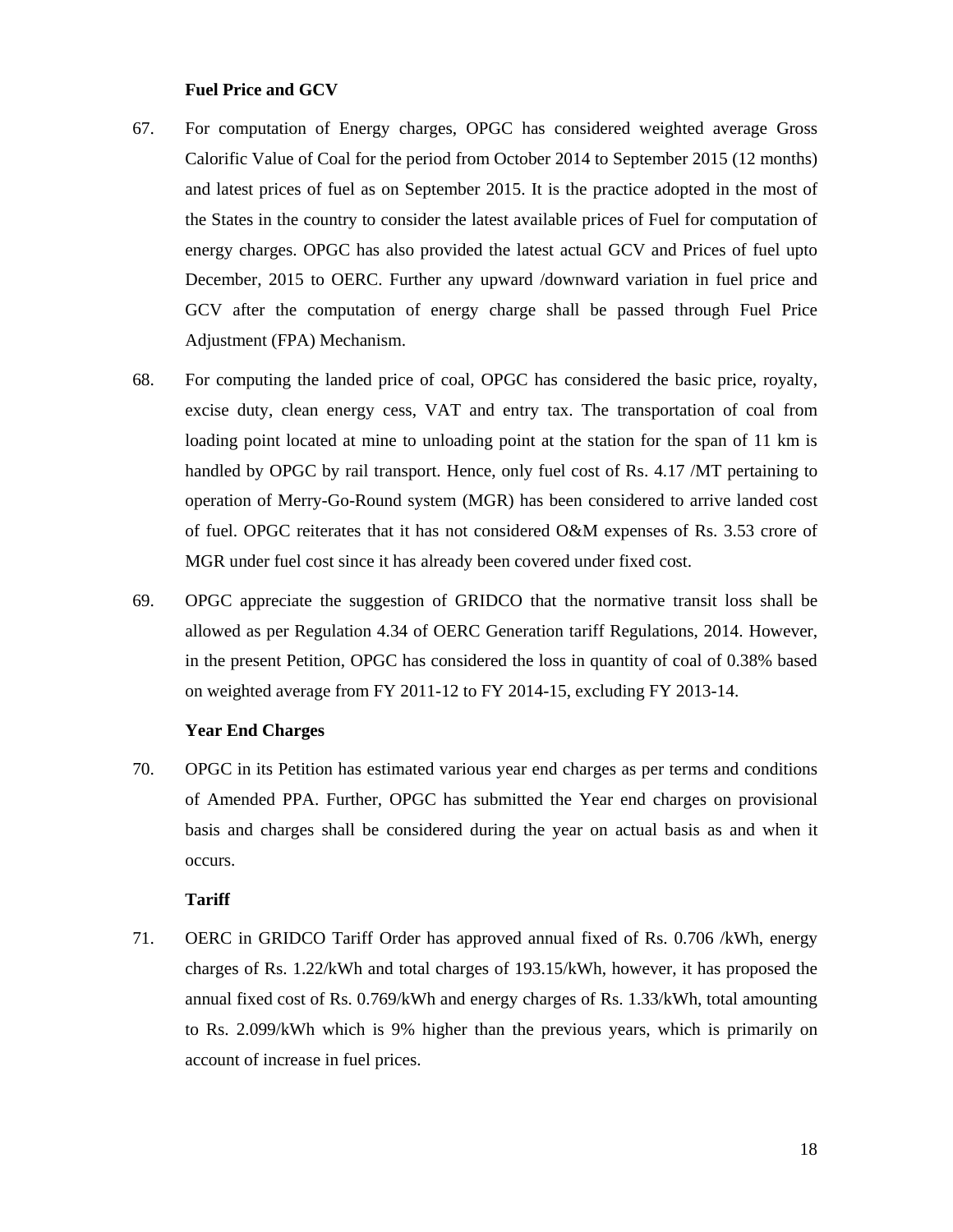72. In summary, OPGC does not agree with the computation of energy charges made by GRIDCO as the same is done by considering provisions of OERC Generation Tariff Regulations, 2014, not as per Amended PPA, which was approved by Hon'ble OERC.

#### **Other Issues**

73. OPGC has already submitted the audited accounts from FY 2010-11 to FY 2014-15. The same is available on the website of OERC and OPGC.

#### **COMMISSION'S OBSERVATIONS AND ANALYSIS OF OPGC'S PROPOSAL (Para 74 - 134)**

- 74. Settling all the matters to rest regarding jurisdiction of the Commission in determination of tariff for the power procured by GRIDCO from OPGC, the present petition has been filed by OPGC in compliance to the Section 62 and 86 (a  $\&$  b) of the Electricity Act, 2003, OERC (Terms and Conditions for Determination of Generation of Tariff) Regulations, 2014 read with amended PPA between the parties and other enabling provisions in OERC (Conduct of Business) Regulations, 2004.
- 75. OPGC has submitted in its application that, as per direction of OERC in its order dated 27-04-2015, it has made this application before the Commission as per the approved PPA for determination of tariff for the rest of the control period starting from FY 2016-17 onwards since the tariff for the FY 2014-15 and 2015-16 have already been approved by the Commission in the ARR of GRIDCO for the said years. Accordingly OPGC has filed its tariff application for FY 2016-17 based on PPA and also requested Commission to include provisions already made in the amended PPA instead of Regulations promulgated latter.
- 76. Prior to determination of tariff, one pertinent question arises whether the guiding parameters mentioned in the PPA as requested by the petitioner or the parameters specified in OERC (Terms and Conditions for Determination of Generation of Tariff) Regulations, 2014 are to be adopted by the Commission for the purpose of tariff determination.
- 77. The Commission in its order dated 27.04.2015 while approving amended PPA of the Petitioner with GRIDCO had observed as follows:

*"10. The commission in the mean time has published in the gazette OERC (Terms & Conditions for Determination of Generation Tariff) Regulation, 2014 on 10-10-2014 for the control period of FY 2014-19. The Regulation 1.4 of the said Regulations provides as follows:*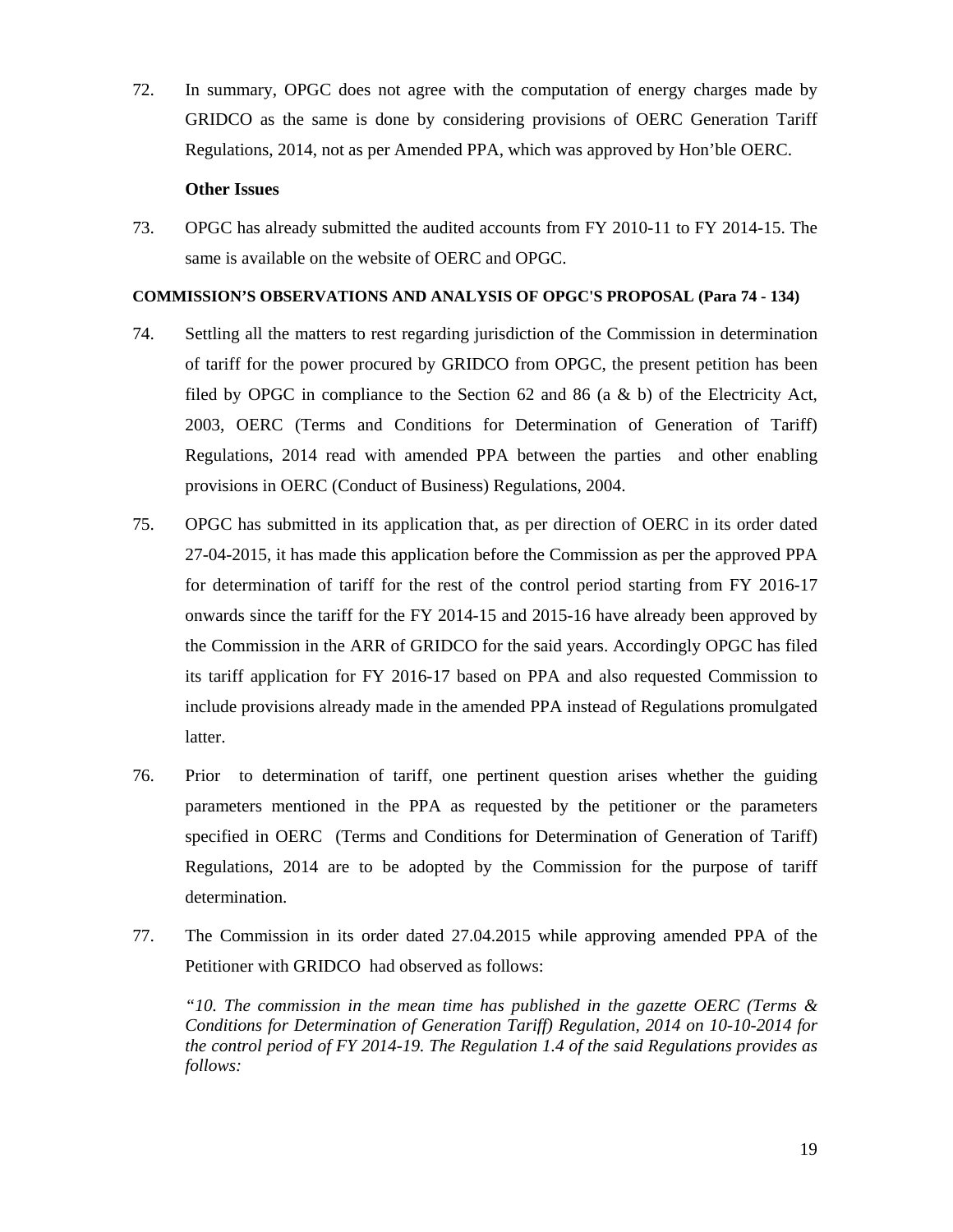**These Regulations shall come into force on the date of publication in the official gazette, and unless reviewed earlier or extended by the Commission shall remain in force till 31-03-2019.** 

*Provided that, where the Commission has at any time prior to the notification of these Regulations, approved a Power Purchase Agreement (PPA) or arrangement between a generating company and a beneficiary, or has adopted the tariff contained herein for supply of electricity from an existing generating station then the tariff for supply of electricity by the generating company to the Distribution Licensee shall be in accordance with such PPA or arrangement for such period as may be so approved or adopted by the commission, to the extent of existing Installed Capacity as contained in the PPA"* 

*"11. Since the power purchase by GRIDCO from Unit 1 & 2 of Ib Thermal Power Station*  has been continuing as per mutual agreement without approved PPA and the *Commission has approved the same in the ARR of GRIDCO for the concerned year there is no need to reopen the same as per the above Regulation. The parties should, therefore, settle the power purchase process for the period prior to implementation of the above Regulation taking into account the original PPA and its supplemental one as approved by us now."*

78. From the above, it can be inferred that the original PPA & its supplemental one which were approved by the commission vide order dated 27-04-2015 are applicable for *such period prior to the notification / implementation of OERC Generation Tariff Regulation, 2014.*

Further, observation in para 11 & 13 of the OERC order dated 27-04-2015 clarified that the tariff for the FY 2014-15  $\&$  FY 2015-16 have already been approved by the Commission in the ARR of GRIDCO basing on the submission of GRIDCO as per mutual agreement without approved PPA and the Commission has approved the same in the ARR of GRIDCO for the concerned year FY 2014-15 & FY 2015-16. Therefore, there is no need to reopen the same as per the above Regulation. That means all power purchase related issues are to be settled between OPGC & GRIDCO till 31-03-2016 as per original PPA and its supplemental one (Amended PPA).

79. In their respective objections, all Objectors including GRIDCO have pointed out that the (Terms and Conditions for Determination of Generation of Tariff) Regulations, 2014 has an universal applicability and has greater legal force than the PPA made between OPGC & GRIDCO. They argued that, similar PPA's were also made between GRIDCO and other Thermal Power Station and Power station of OHPC earlier. After promulgation of Electricity Act, 2003, and consequential Regulations all such parameters mentioned in the respective PPA's were modified as per rule and Regulation framed in pursuance of the Electricity Act. Therefore, departure from Regulation is unjustified.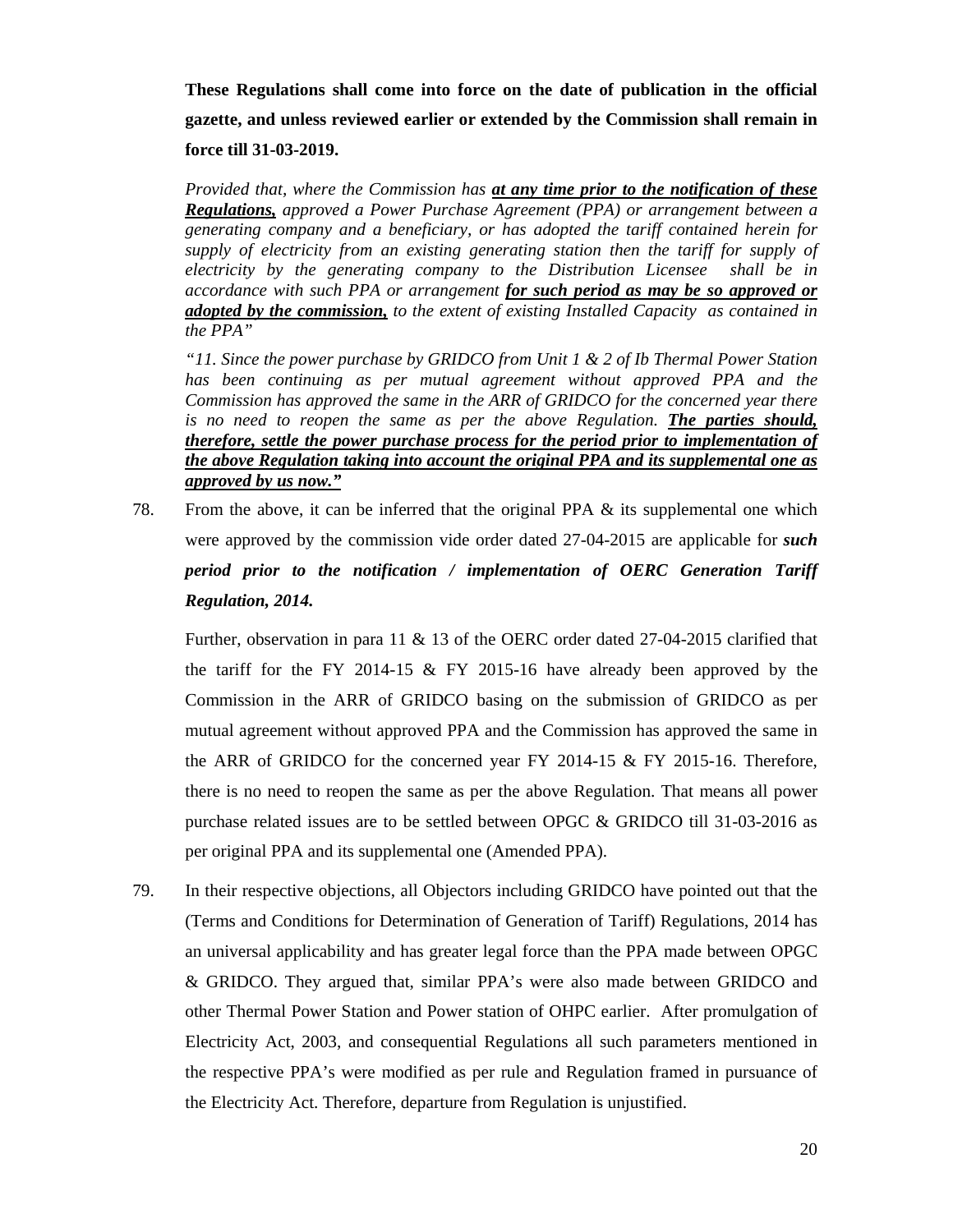- 80. The Commission has carefully examined the submission of the Petitioner and views of the objectors regarding applicability of tariff parameter as mentioned in the PPA after a new Regulation is promulgated. This has also been dealt with in our order dated 27.04.2015 where the Commission has approved the power transaction between GRIDCO and OPGC and also observed that the Petitioner OPGC is to file tariff petition as per our Generation Regulation, 2014 from 2016-17 onwards. If our Generation Regulation, 2014 is of no consequence to the tariff of OPGC then it would not have filed the present petition because there already exists a PPA. The norms followed in the Generation Regulation, 2014 are set basing on the empirical studies by CEA and CERC etc. and views of different stakeholders. These norms are set to bring about certainty and efficiency in the fixation of tariff which is ultimately passed on to the consumers. Any bilateral agreement which is beyond the scrutiny through Regulation by the beneficiaries who are the consumers of the State cannot be accepted by the Commission since it violates Section  $61(b)$ , (c) and (d) of the Act. The Electricity Act, 2003 is a comprehensive piece of legislation. Cherry picking of the provisions of the Act would lead to chaos in the Regulatory regime. When a cost plus tariff is determined under a particular provision of the Act and its related Policies it is not possible to overlook other provisions of the same Act to the advantage of the Petitioner. Moreover agreements cannot override statutory provisions. The Petitioner cannot take the shelter of the agreement to insulate itself from the statutory norms. The Notification of the Government dated 21.06.2008 also favours tariff fixation in line with CERC Regulation in absence of any Regulation by OERC. Since in the meantime OERC Generation Regulation, 2014 has come into force we have to be guided by the same. Accordingly, we proceed to determine the tariff of power purchased by GRIDCO from OPGC under Section 62 of the Act. OERC has carefully examined and analysed the tariff proposal of OPGC. The written and oral submissions of the objectors have been taken into consideration while deciding the generation tariff of OPGC for FY 2016-17. The response of OPGC on the points raised by objectors have also been considered.
- 81. Regarding submissions of OPGC, that only DISCOMs purchasing power have the right to disagree and not GRIDCO, we observe that OPGC has already made the PPA with GRIDCO, recognising it as a legal entity for supply of power to DISCOMs in a single buyer model. We see no ground to accept the views of OPGC, now.
- 82. As per clause 4.1 of OERC (Terms and Conditions of Determination of Generation Tariff) Regulations, 2014 the tariff for supply of electricity from a thermal generating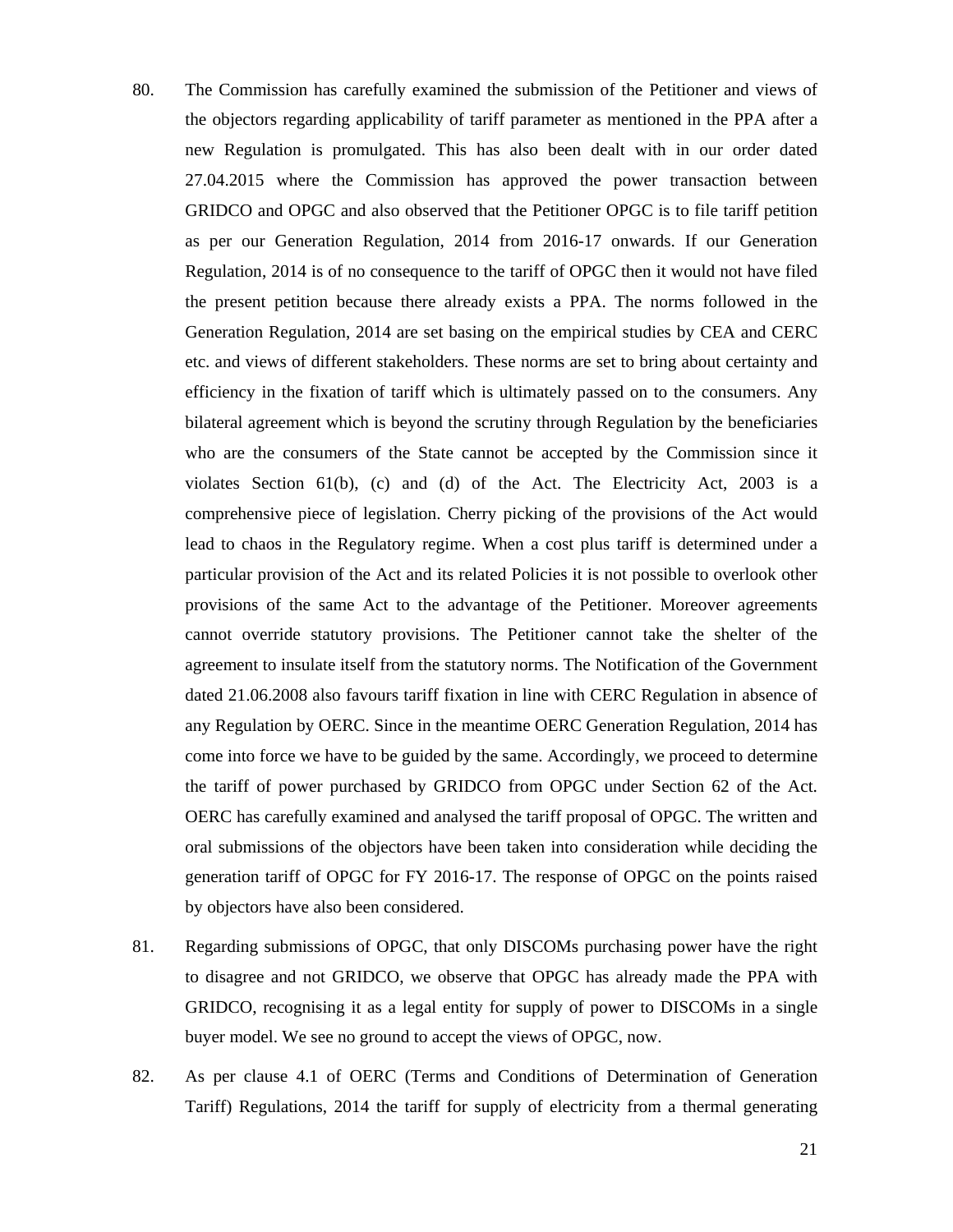station shall comprise of two parts, (a) Capacity Charges (recovery of annual fixed cost) & (b) Energy Charges (recovery of primary and secondary fuel cost).

#### **Computation of Annual Fixed Cost**

- 83. As per clause 4.3 of OERC (Terms and Conditions of Determination of Generation Tariff) Regulations, 2014, the Capacity Charges (recovery of annual fixed cost) of a generating station shall consist of the following :
	- a. Return on Equity;
	- b. Interest on loan Capital;
	- c. Depreciation;
	- d. Interest on Working Capital;
	- e. Operation and Maintenance Expenses

## **Capital Cost and additional capitalisation**

- 84. The project cost of Rs. 1060 crore proposed by OPGC and accepted by Government of Odisha for existing IB TPS I  $&$  II has been accepted by the OERC for determination of Generation Tariff of OPGC for FY 2016-17. This Project cost of Rs.1060 crore includes equity of Rs.450 Crore and Loan of Rs.610 Crore.
- 85. OPGC has proposed additional capitalisation of Rs.95.65 Crore towards statutory compliance and efficiency improvement of the plant. This additional capitalization is required for complying with latest environmental parameters requirement amounting to Rs.63.84 Ccrore and efficiency improvement of plant and machineries of Rs.31.81 Crore. OPGC further submitted that, out of the said additional capitalization, Rs.4.95 Crore was incurred during FY 2014-15 and Rs.7.79cr & Rs.82.91 crore have been planned to be incurred during FY 2015-16 & FY 2016-17 respectively. It is to be mentioned here that, as per clause 3.3 & 3.4 of OERC (Terms and Conditions of Determination of Generation Tariff) Regulations, 2014 additional capitalisation is to be admitted on specific cases after cut-off date by the Commission subject to prudence check.
- 86. The Commission has sought all evidential documents on the above proposal of OPGC for additional capitalisation. In compliance to the same OPGC in its reply had submitted that only Rs.8.40 crore, i.e, for FY 2014-15 Rs. 4.95 crore and Rs.3.45 crore for FY 2015-16 (till November 2015) has been incurred on account of additional capitalization against Rs.95.65 crore proposed. Balance works have been proposed to be taken up latter.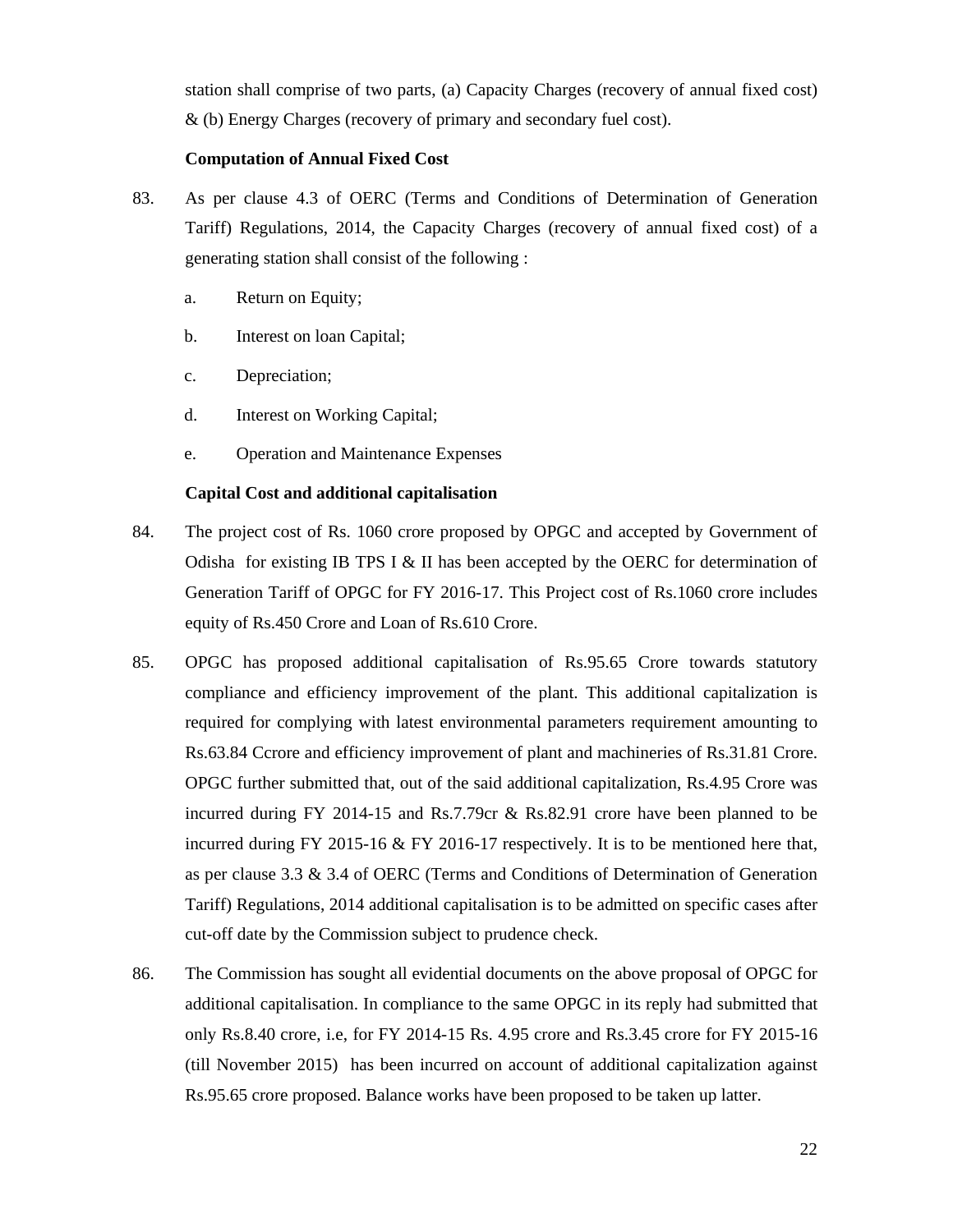- 87. In the regulation, the additional capitalisation has been treated as capital expenditure incurred or projected to be incurred after the date of commercial operation and admitted by the Commission after prudence check subject to Regulation 3.3 & 3.4. of OERC Generation Regulations, 2014. It is stated here that the assets forming part of the project but not put to use shall not be considered for the purpose of additional capitalization as per the said Regulation. In addition to that, any expenditure on acquiring the minor items of the assets after the cut off date shall not be considered for additional capitalisation while determining the generation tariff.
- 88. The petitioner has not submitted any details of work done and use of assets created after the cut off date to be considered as additional capitalisation in tariff. Further, the audited statement for the preceding year does not recognise the amounts on the additional capitalisation proposed by the petitioner. Therefore, the Commission is not inclined to consider this amount of Rs.95.65 Cr. as additional capitalisation for the purpose of determination of generation tariff for FY 2016-17. In case any expenditure is incurred during FY 2015-16 satisfying the conditions of the Regulation the same shall be considered in subsequent years by the Commission.

#### **Debt – Equity Ratio**

- 89. As per clause 3.7 of OERC (Terms & Conditions for Determination of Generation Tariff) Regulation, 2014, it is stipulated that, "*in case of the generating stations declared under commercial operation prior to 01-04-2014, the debt-equity ratio allowed by the Commission for determination of tariff for the period ending 31-03-2014 shall be considered."*
- 90. The generating Station Ib TPS I & II of OPGC achieved COD in the year 1996 & 1997 respectively. The project cost of Rs. 1060 crore consists of debt of Rs.610 crore & equity of Rs.450 crore. As per Clause 3.7 of the Generation Regulation, 2014 in case of the Generating Station declared under commercial operation prior to 01.04.2014 debt equity ratio allowed by the Commission for determination of tariff for the period ending 31.03.2014 shall continue. We do not agree with Consumer Counsel on this. Therefore, in accordance with Clause 3.7 of Regulation, the Commission accepts a debt-equity ratio as Rs.610 crore & Rs.450 crore respectively for the purpose of tariff.

#### **Return on Equity (RoE)**

91. As per clause 4.5 of OERC (Terms & Conditions for Determination of Generation Tariff) Regulation, 2014, RoE shall be computed in rupee terms, on the equity base determined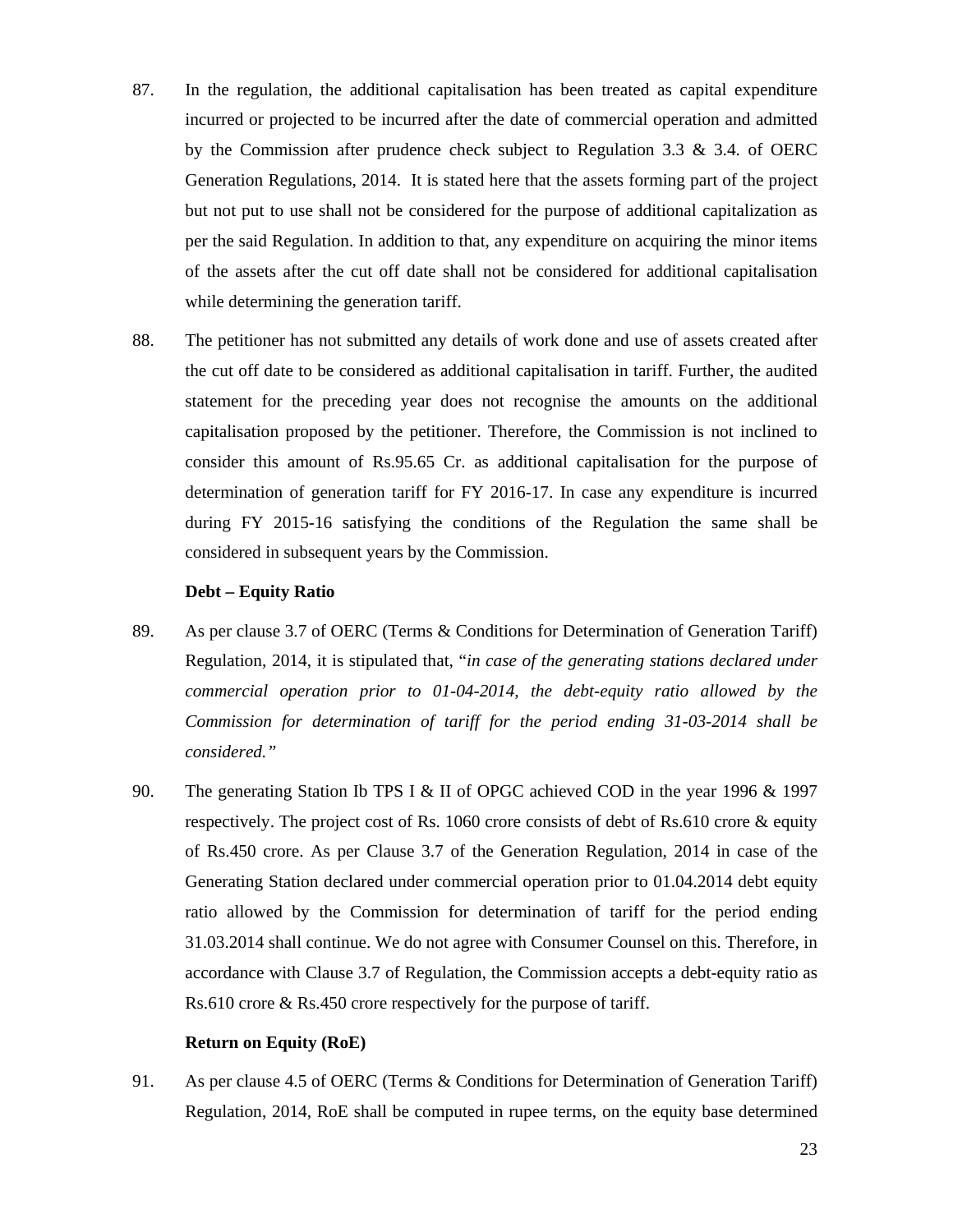in accordance with above clause 3.7 and RoE shall be computed @ 16% of the Equity Capital. Accordingly, Rs. 72 crore at the rate of 16% of equity capital of Rs. 450 crore, is allowed as return on equity.

## **Depreciation**

92. The assets of Generating Stations of OPGC has fully depreciated by the financial year ending March 31, 2009 and OPGC has not claimed any amount under depreciation head in its tariff proposal for FY 2016-17. Therefore, the Commission does not approve any amount under depreciation head in the tariff of OPGC for FY 2016-17.

## **Interest on Loan Capital**

93. OPGC in its tariff application submitted that the loan amount of Rs. 610 Crore has been fully repaid by financial year ending March 31, 2012; hence OPGC has not claimed any Interest on Loan Capital for FY 2016-17. Therefore the Commission has not approved any amount under interest on loan capital head in the tariff of OPGC for FY 2016-17.

## **Interest on Working Capital**

- 94. OPGC in its submission has requested the Commission to approve Rs.16.56 crore towards interest on working capital requirement on the basis of PPA parameters. i.e., one & half months of Coal Cost, two months of Secondary Fuel Oil cost, one month O& M Expenses and two months of Receivables. OPGC has requested to allow Interest on Working Capital @ 12.30% (SBI Base Rate plus 300 basis points) on normative basis based on OERC generation tariff Regulation 2014.
- 95. Therefore the Commission has determined the working capital requirement as per clause 4.24 (a) of the Generation Regulation, 2014 and has allowed interest on working capital as per clause 4.26 of the same Regulation. The detail working capital requirements and interest on working capital calculated by the commission are given in table below:

| <b>Sl</b><br>N <sub>0</sub> | <b>Particulars</b>         | <b>OPGC Proposed</b><br>for FY 2016-17 |          | <b>OERC</b> Approved<br>for FY 2016-17 |          |
|-----------------------------|----------------------------|----------------------------------------|----------|----------------------------------------|----------|
|                             |                            | <b>Norms</b>                           | Amts     | <b>Norms</b>                           | Amts     |
|                             |                            |                                        | (In Cr.) |                                        | (In Cr.) |
|                             | Cost of Coal               | One $&$ half                           |          | One month                              | 27.78    |
|                             |                            | months                                 | 33.83    |                                        |          |
| $\overline{2}$              | Cost of Secondary Fuel Oil | Two months                             | 5.45     | One month                              | 0.87     |
| 3                           | O& M Expenses              | One month                              | 10.00    | One month                              | 9.63     |
| $\overline{4}$              | Maintenance Spare          | $\overline{\phantom{a}}$               |          | 20% of O&M                             | 23.10    |

## **Table -8**

| Calculation of Interest on Working Capital of OPGC for FY 2016-17 (Rs. Cr) |  |  |
|----------------------------------------------------------------------------|--|--|
|----------------------------------------------------------------------------|--|--|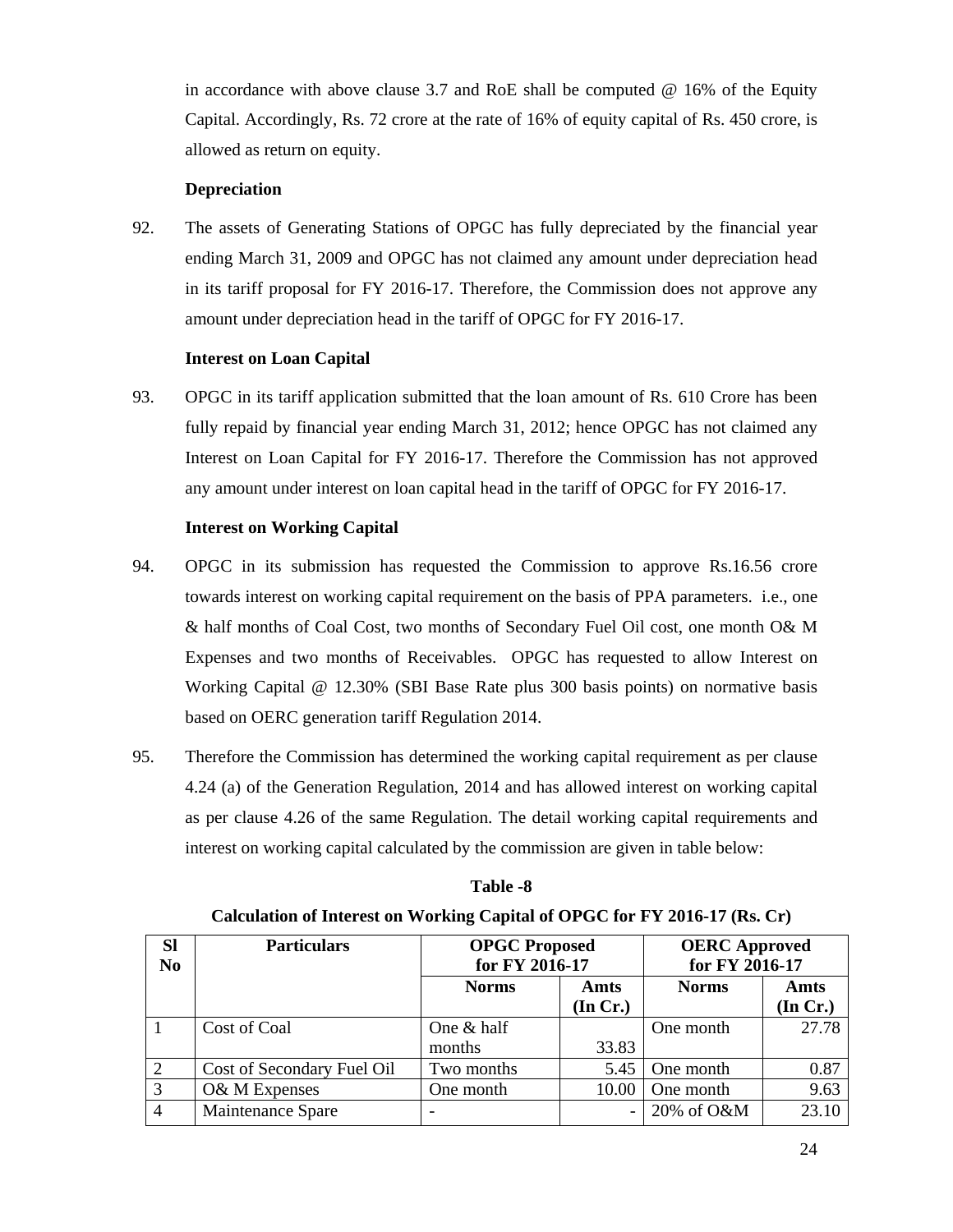|   | Receivables                                                    | Two months |        | $85.32$ One month | 45.37  |
|---|----------------------------------------------------------------|------------|--------|-------------------|--------|
| 6 | <b>Total Working Capital</b>                                   |            | 134.60 |                   | 106.75 |
|   | <b>Requirements</b>                                            |            |        |                   |        |
|   | Interest Rate<br>(SBI Base Rate + 300 basis<br><i>points</i> ) |            | 12.30% |                   | 12.30% |
|   | <b>Interest on working Capital</b>                             |            | 16.56  |                   |        |

Hence, the Commission approves Rs.13.13 crore towards interest on working capital against OPGC proposal of Rs.16.56 crore for FY 2016-17. Further the Commission clarifies that, the above approved interest rate is based on SBI base rate as on 31.01.2016. As per OERC Generation Tariff Regulation 2014, base rate shall be fixed as on 1<sup>st</sup> April of the tariff year. Any variation on account of base rate from what we are approving now shall be treated as pass through in the coming year.

#### **Operation & Maintenance Expenses**

- 96. For Calculation of O&M Expenses, OPGC has considered 2.5% of original project cost of Rs1030 crore for base year FY 1996-97 and escalated @8% p.a for subsequent years based on PPA executed between GRIDCO & OPGC. Accordingly for the  $20<sup>th</sup>$  years of operation, OPGC had proposed O&M Expenses of Rs.120.02 Crore for FY 2016-17.
- 97. Since the Commission has decided to determine the generation tariff of OPGC for FY 2016-17 as per Regulation, the operation and maintenance expenses are to be calculated as per the provisions in the clause 4.28 of OERC (Terms & Conditions for Determination of Generation Tariff) Regulation, 2014. The same for FY 2016-17 is Rs.27lakh/MW/Year. Accordingly, the normative Operation & Maintenance expenses of Rs 113.40 crore has been calculated and the Commission approves the same for FY 2016-17.

#### **Special Compensation Allowance for O&M**

- 98. OPGC has not claimed any expenditure towards compensation allowances since there was no such provision in the PPA. Since the Commission has decided to abide by the Generation Tariff Regulation 2014, it allows special compensation allowance for better operation and maintenance of the generating stations.
- 99. In clause 4.28(b) of the Generation Regulation, 2014 there is a provision to consider special compensation allowance @ Rs.0.15 lakh/MW/year, Rs.0.35 Lakh/MW/year & Rs.0.65lakh/MW/year for the project which have completed 10, 15 or 20 Years of useful life respectively. Since the date of Commercial operation (CoD) of IB TPS I & II of OPGC is 1996 and 1997 and completed more than 20 years and 19 years useful life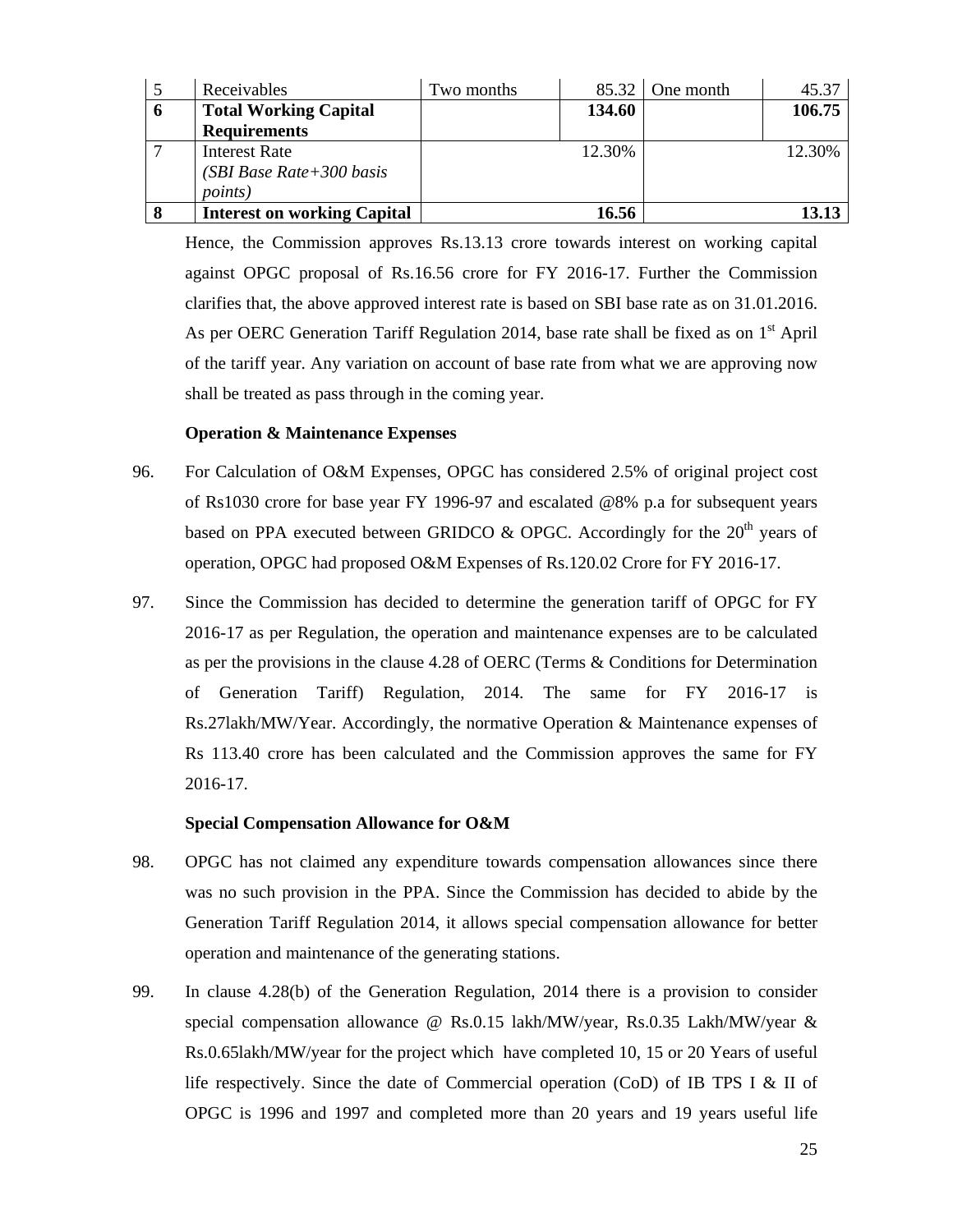respectively till FY 2015-16, special compensation allowance @ Rs.0.65 lakh/MW and Rs.0.35 Lakh/MW is to be considered for IBTPS I and IBTPS II for FY 2016-17. Accordingly, the Commission approves Rs.2.10 crore towards special compensation allowance in the tariff of OPGC for FY 2016-17 in addition to the above normative O & M expenses of Rs.113.40 crore. Taken together, Rs.115.50 crore is allowed by the Commission under Operation & Maintenance expenses head for FY 2016-17. The detail calculation are given in table below:

| Table -9                                                               |
|------------------------------------------------------------------------|
| Calculation of Operation & Maintenance Expenses of OPGC for FY 2016-17 |
| $(Rs$ in $C$ rore)                                                     |

|                |                    |                               | (IW) III VIVIV                                    |
|----------------|--------------------|-------------------------------|---------------------------------------------------|
| SI.            | <b>Particulars</b> | <b>OPGC Proposed</b>          | <b>OERC</b> Approved                              |
| N <sub>0</sub> |                    | for FY 2016-17                | for FY 2016-17                                    |
|                | Normative O& M     | 120.02                        | 113.40                                            |
|                | Expenses           | (Rs.1030 Cr consider as       |                                                   |
|                |                    | Capital Cost of the Project   | $(420 MW \times Rs.27 Lakh/$                      |
|                |                    | for O&M Expenses based        | <i>MW for FY 2016-17</i> )                        |
|                |                    | on PPA $x O \& M$ Expenses    |                                                   |
|                |                    | for first Year i.e. FY 1996-  |                                                   |
|                |                    | 97 considered as $2.5\%$ x    |                                                   |
|                |                    | annual growth $\omega$ 8% for |                                                   |
|                |                    | $20^{th}$ year)               |                                                   |
| 2              | Special            |                               | 2.10                                              |
|                | Compensation       |                               | (210<br>$MW \quad x \quad Rs.0.65$                |
|                | Allowance          |                               | $+$ 210<br>lakh/MW<br>MW<br>$\boldsymbol{x}$      |
|                |                    |                               | $Rs. 0.35$ $lakh/MW$<br>for                       |
|                |                    |                               | Station IBTPS I and<br>$\boldsymbol{\mathit{II}}$ |
|                |                    |                               | <i>respectively</i> )                             |
|                | <b>Total</b>       | 120.02                        | 115.50                                            |

## **Summary of Total Annual Fixed Cost**

100. On the basis of the above estimations, the Commission approves of Rs.200.63 crore towards total annual fixed cost of OPGC plants against Rs.208.58 crore proposed by Petitioner for FY 2016-17. The annual fixed cost charges are summarized in the table below:

| SI.<br>No. | <b>Particulars</b>                 | <b>OPGC Proposed</b><br>for FY 2016-17 | <b>OERC</b><br><b>Approved</b><br>for FY 2016-17 |
|------------|------------------------------------|----------------------------------------|--------------------------------------------------|
| 1.         | Return on Equity                   | 72.00                                  | 72.00                                            |
| 2.         | Depreciation                       | 0.00                                   | 0.00                                             |
| 3.         | <b>Interest on Loan Capital</b>    | 0.00                                   | 0.00                                             |
| 4.         | <b>Interest on Working Capital</b> | 16.56                                  | 13.13                                            |
| 5.         | O&M Expenses                       | 120.02                                 | 115.50                                           |
| 6.         | <b>Total Annual Fixed Cost</b>     | 208.58                                 | 200.63                                           |

**Table -10 Annual Fixed Cost of OPGC for FY 2016-17 (Rs. Crore)**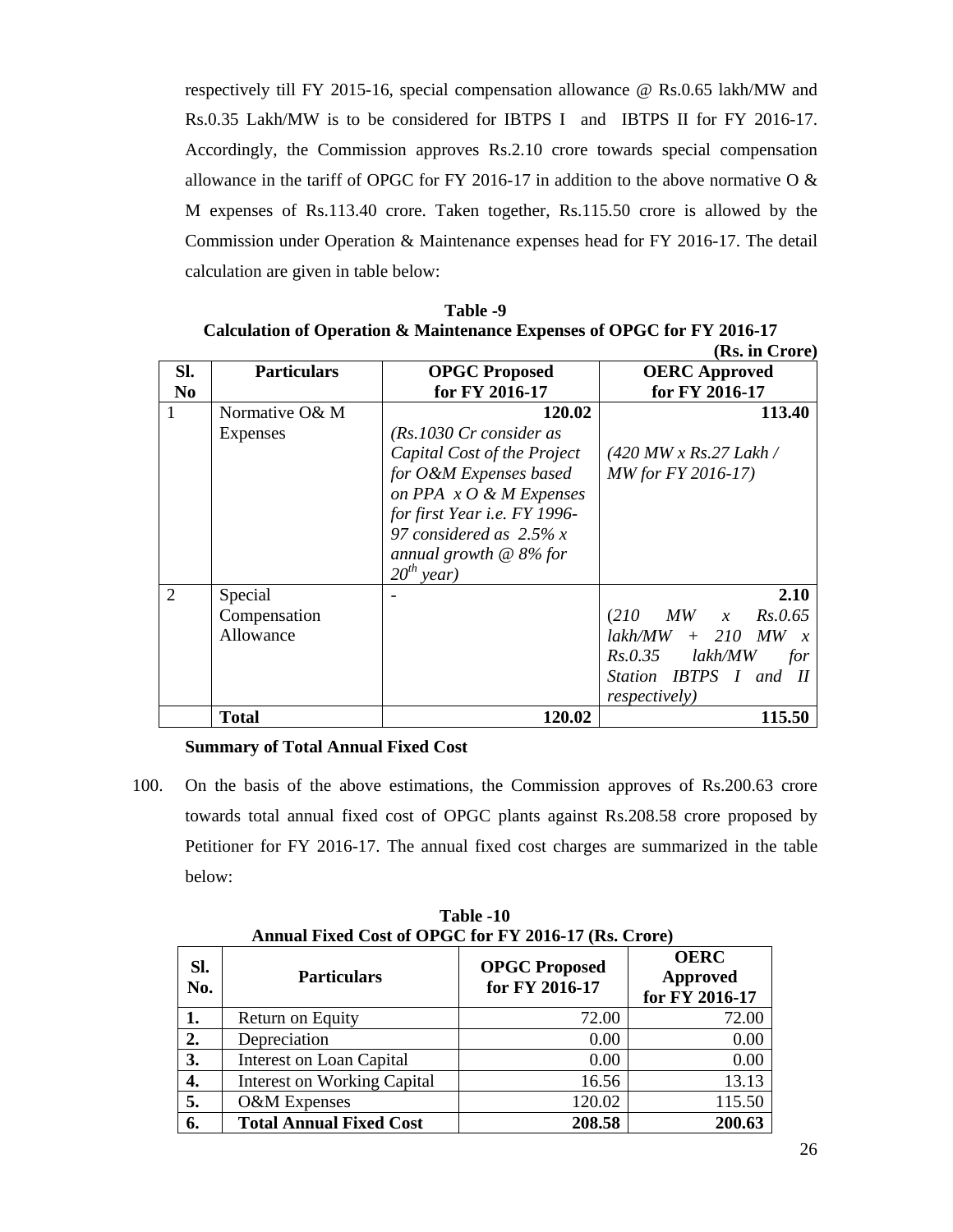#### **Operational Performance Parameters**

101. OPGC in its tariff proposal had Submitted PLF @ 81.46%, Auxiliary Consumption @9.50%, Station Heat Rate @2500 kCal/kwh & Secondary Fuel Oil Consumption @ 3.5ml/Kwh based on PPA. For efficient and economical cost of operation, the Commission has followed the norms stipulated in the OERC (Terms and Condition for Determination of Generation Tariff) Regulation, 2014. Accordingly the Commission is approving PLF @ 85%, Auxiliary Consumption @8.50%, Station Heat Rate @2450 kCal/kwh & Secondary Fuel Oil Consumption @ 1ml/Kwh (CERC -0.5ml/kwh) based on OERC Generation Tariff Regulation 2014. Accordingly the commission has computed the level of estimated generation, price & GCV of Coal and secondary fuel oil etc to determine the energy charges (Paise/Kwh) of OPGC for FY 2016-17. The same is explained below:

#### **Generation of Power**

102. The Commission has calculated gross generation of power from 2 x 210 MW power station as 3127.32 MU during for FY 2016-17 with Normative PLF @ 85% in accordance with OERC generation tariff Regulation 2014 against OPGC projection of 2997.97MU by taking last five year average PLF of 81.46%. Deducting auxiliary Consumption @ 8.50%, the Commission has estimated and approved net generation available for beneficiary (GRIDCO) as 2861.50 MU for the FY 2016-17 against OPGC estimation of 2712.25MU (after considering auxiliary consumption @ 9.5%).

#### **Station Heat Rate**

103. The Commission has considered Station Heat Rate @ 2450 kCal/kwh for the FY 2016-17 as laid down in clause 5.3 (c)( $i\ⅈ$ ) of OERC generation Tariff Regulation, 2014 against OPGC Submission @ 2500 kCal/kwh based on PPA.

#### **Price & GCV of Coal**

104. The Commission has carefully examined and analyzed the information submitted by OPGC on actual trend of price and GCV of coal during the FY 2014-15 and FY 2015-16 (upto January 2016) and the same are presented in table below: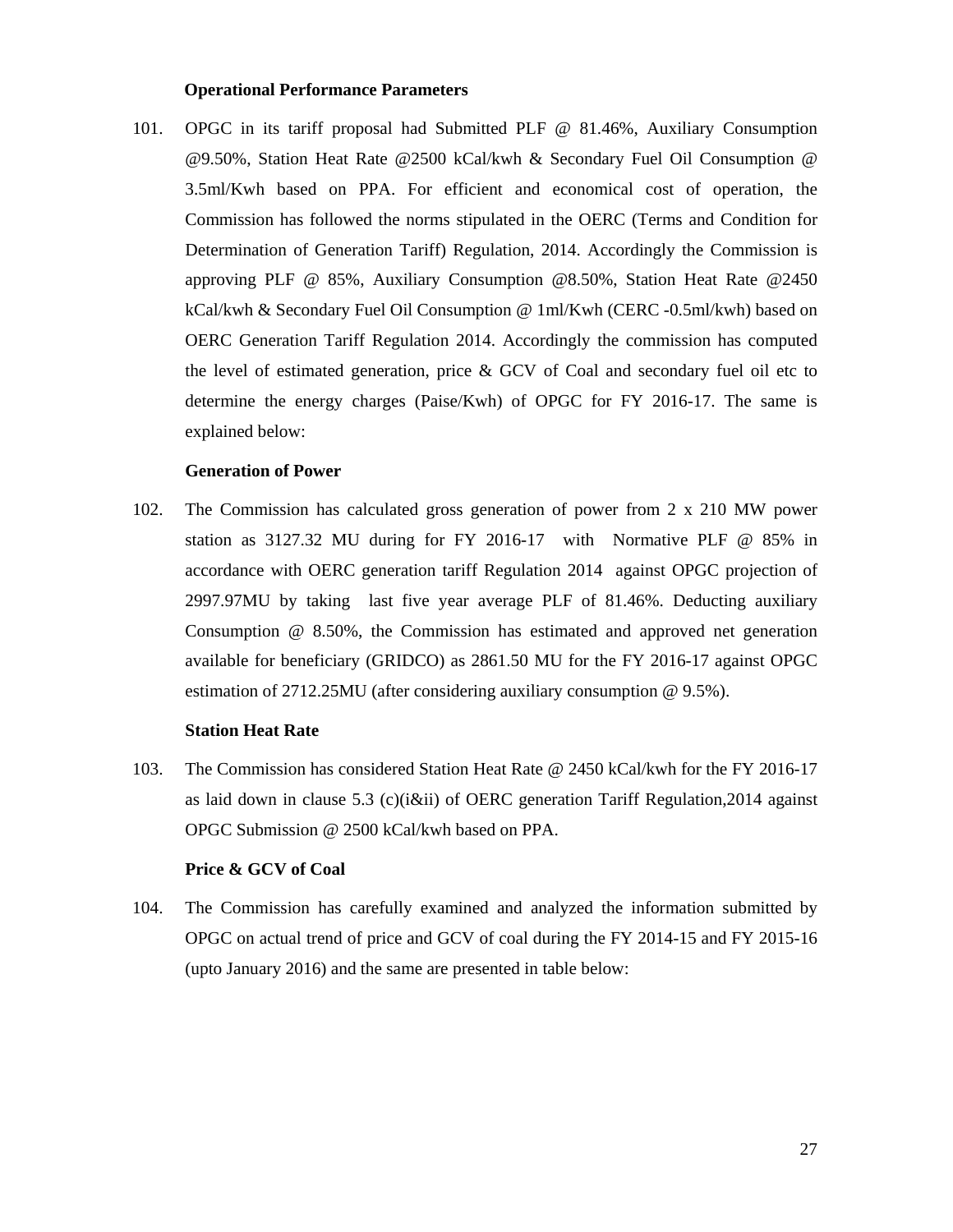| <b>Months</b> | FY 2014-15         |          |                                | FY 2015-16 |             |          |                         |            |
|---------------|--------------------|----------|--------------------------------|------------|-------------|----------|-------------------------|------------|
|               | <b>Consumption</b> | Price    | $\frac{0}{0}$<br><b>Change</b> | <b>GCV</b> | Consumption | Price    | $\frac{0}{0}$<br>Change | <b>GCV</b> |
|               | (MT)               | (Rs/MT)  | in<br>Price                    | (kCal/Kg)  | (MT)        | (Rs/MT)  | in<br>Price             | (kCal/Kg)  |
| April         | 255293.00          | 995.99   | 0.00                           | 2629.00    | 237789.00   | 1124.53  | 0.00                    | 2825.00    |
| May           | 241837.00          | 990.63   | $-0.54$                        | 2880.00    | 223277.00   | 1136.57  | 1.07                    | 2787.00    |
| June          | 216112.00          | 989.69   | $-0.63$                        | 2952.00    | 241583.00   | 1143.53  | 1.69                    | 2790.00    |
| July          | 218996.00          | 1009.45  | 1.35                           | 3173.00    | 212305.00   | 1147.90  | 2.08                    | 2827.00    |
| August        | 228128.00          | 1027.48  | 3.16                           | 2934.00    | 253961.00   | 1150.52  | 2.31                    | 2552.00    |
| September     | 99037.00           | 1031.55  | 3.57                           | 2759.00    | 239700.00   | 1151.72  | 2.42                    | 2702.00    |
| October       | 208702.00          | 1037.12  | 4.13                           | 2972.00    | 256249.00   | 1152.03  | 2.45                    | 2782.00    |
| November      | 209501.00          | 1039.80  | 4.40                           | 3020.00    | 251456.00   | 1160.78  | 3.22                    | 2690.00    |
| December      | 92695.00           | 1040.61  | 4.48                           | 3154.00    | 246344.00   | 1175.29  | 4.51                    | 2494.00    |
| January       | 157518.00          | 1041.21  | 4.54                           | 2956.00    | 197254.00   | 1179.96  | 4.93                    | 2747.00    |
| February      | 133778.00          | 1041.68  | 4.59                           | 2910.00    |             |          |                         |            |
| March         | 271640.62          | 1095.80  | 10.02                          | 2792.00    |             |          |                         |            |
| Wtg Avg.      |                    | 1,027.38 | 3.15                           | 2,915.14   |             | 1,152.06 | 2.45                    | 2,716.00   |

**Table-11 Trend of Price and GCV of Coal** 

From the above table it is indicated that the price of coal has increased by 10.02% during 2014-15 and 4.93% during the first nine months of the current financial year 2015-16. Therefore, taking weighted average price of coal for first nine months and 3% escalations, the price of coal is calculated as Rs.1186.62/MT for determination of energy charges of OPGC for the FY 2016-17.

- 105. Further, if any further price variation takes place during FY 2016-17 from the approved rate of Rs.1186.62/MT, OPGC shall recover/adjust the same through Fuel Price Adjustment (FPA) with relevant evidential supporting documents.
- 106. The Commission does not find any reason to accept the proposal of OPGC towards extra cost of transportation charges @ Rs.4.17/MT for operation of Merry –Go-Round (MGR) system since it is a part of Operation & Maintenance expenses.
- 107. The GCV of Coal has been observed to be fluctuating from month to month during FY 2014-15 & FY 2015-16 (till January 2016). By considering the above fluctuation the Commission has decided to consider actual weighted average GCV of coal, based on available nine months data of Current FY 2015-16. Accordingly, the Commission has approved GCV of Coal @ 2716.00 kCal/kg taking weighted average value of first nine month (Apr-Jan'16) for FY 2016-17 against OPGC proposal of GCV of Coal @ 2828.92 kCal/kg.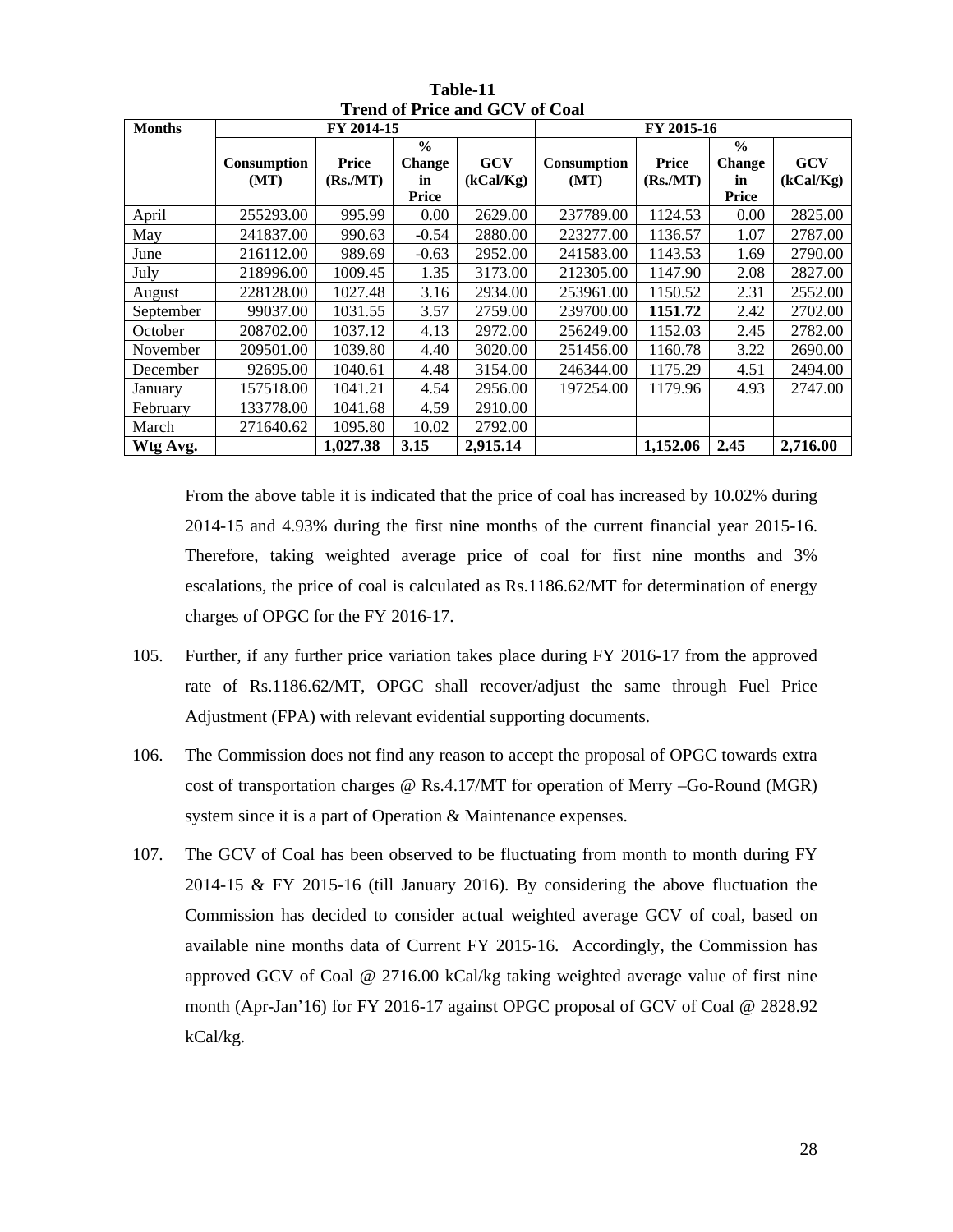#### **Price & GCV of Secondary Fuel oil**

108. OPGC in its submission has proposed Secondary fuel oil price as Rs.37100.9/Kl based on weighted average price of FO and LDO in the ratio of 90:10 of September 2015 and 6% escalation factor (Rs. 34925.72/Kl plus 6% escalation of cost) for FY 2016-17. Commission has carefully examined and analyzed the information submitted by OPGC of actual Price of FO & LDO trend during FY 2014-15 and first nine month of current FY 2015-16( April-15 to Jan-16) and the same is presented in table below:

|           | Price and GUV of Secondary Fuel of |                            |                                          |                               |                                                          |                                         |
|-----------|------------------------------------|----------------------------|------------------------------------------|-------------------------------|----------------------------------------------------------|-----------------------------------------|
| <b>FY</b> | <b>Month</b>                       | <b>Consumption</b><br>(kL) | <b>LDO</b><br><b>Price</b><br>(Rs. / kL) | <b>FO Price</b><br>(Rs. / kL) | <b>Price of LDO</b><br>& FO Mix<br>$(1:9 \text{ ratio})$ | % Change in<br>price of LDO<br>& FO mix |
|           | Apr-14                             | 36.55                      | 66968.48                                 | 51539.57                      | 53,082.46                                                | 0.00                                    |
|           | $May-14$                           | 92.99                      | 66968.48                                 | 51539.57                      | 53,082.46                                                | 0.00                                    |
|           | $Jun-14$                           | 129.96                     | 67642.74                                 | 50297.35                      | 52,031.89                                                | $-1.98$                                 |
|           | $Jul-14$                           | 169.07                     | 67422.30                                 | 50057.31                      | 51,793.81                                                | $-2.43$                                 |
|           | Aug-14                             | 5.58                       | 66917.31                                 | 49535.43                      | 51,273.62                                                | $-3.41$                                 |
|           | $Sep-14$                           | 124.23                     | 65790.84                                 | 48624.60                      | 50,341.23                                                | $-5.16$                                 |
| 2014-15   | $Oct-14$                           | 344.97                     | 65325.12                                 | 48350.38                      | 50,047.86                                                | $-5.72$                                 |
|           | $Nov-14$                           | 8.54                       | 63373.26                                 | 46355.47                      | 48,057.25                                                | $-9.47$                                 |
|           | $Dec-14$                           | 0.00                       | 63373.26                                 | 46355.47                      | 48,057.25                                                | $-9.47$                                 |
|           | $Jan-15$                           | 270.31                     | 60431.17                                 | 43822.36                      | 45,483.24                                                | $-14.32$                                |
|           | Feb-15                             | 285.94                     | 54572.44                                 | 38537.89                      | 40,141.34                                                | $-24.38$                                |
|           | $Mar-15$                           | 150.20                     | 50609.36                                 | 34650.44                      | 36,246.33                                                | $-31.72$                                |
|           | Apr- $15$                          | 133.03                     | 50609.07                                 | 34650.44                      | 36,246.30                                                | 0.00                                    |
|           | $May-15$                           | 285.67                     | 49452.32                                 | 34600.75                      | 36,085.91                                                | $-0.44$                                 |
|           | $Jun-15$                           | 86.65                      | 48858.86                                 | 35055.50                      | 36,435.84                                                | 0.52                                    |
|           | $Jul-15$                           | 136.51                     | 48763.07                                 | 35003.52                      | 36,379.48                                                | 0.37                                    |
| 2015-16   | Aug-15                             | 8.82                       | 46648.98                                 | 33623.13                      | 34,925.71                                                | $-3.64$                                 |
|           | $Sep-15$                           | 87.94                      | 46648.98                                 | 33623.13                      | 34,925.71                                                | $-3.64$                                 |
|           | Oct- $15$                          | 3.90                       | 46648.98                                 | 33623.13                      | 34,925.72                                                | $-3.64$                                 |
|           | $Nov-15$                           | 22.15                      | 46648.98                                 | 33623.13                      | 34,925.72                                                | $-3.64$                                 |
|           | $Dec-15$                           | 141.41                     | 45315.94                                 | 32945.48                      | 34,182.53                                                | $-5.69$                                 |
|           | <b>Jan-16</b>                      | 12.36                      | 42623.42                                 | 32307.13                      | 33,338.76                                                | $-8.02$                                 |

**Table-12 Price and GCV of Secondary Fuel oil**

109. From the above table, it is observed that, the weighted average price of FO and LDO in ratio of 90:10 has been reduced by 31.72% (from Rs.53,082.46/Kl to Rs.36,246.33/Kl) during FY 2014-15 and 8.02% (from Rs.36246.30/Kl to Rs.33,338.76/Kl) during first nine months of current FY 2015-16. The Commission anticipates that price henceforth shall be stable. Therefore, the Commission approves the weighted average price of FO and LDO at Rs.33,338.76/Kl considering January 2016 price for determination of Energy charge of OPGC stations for FY 2016-17.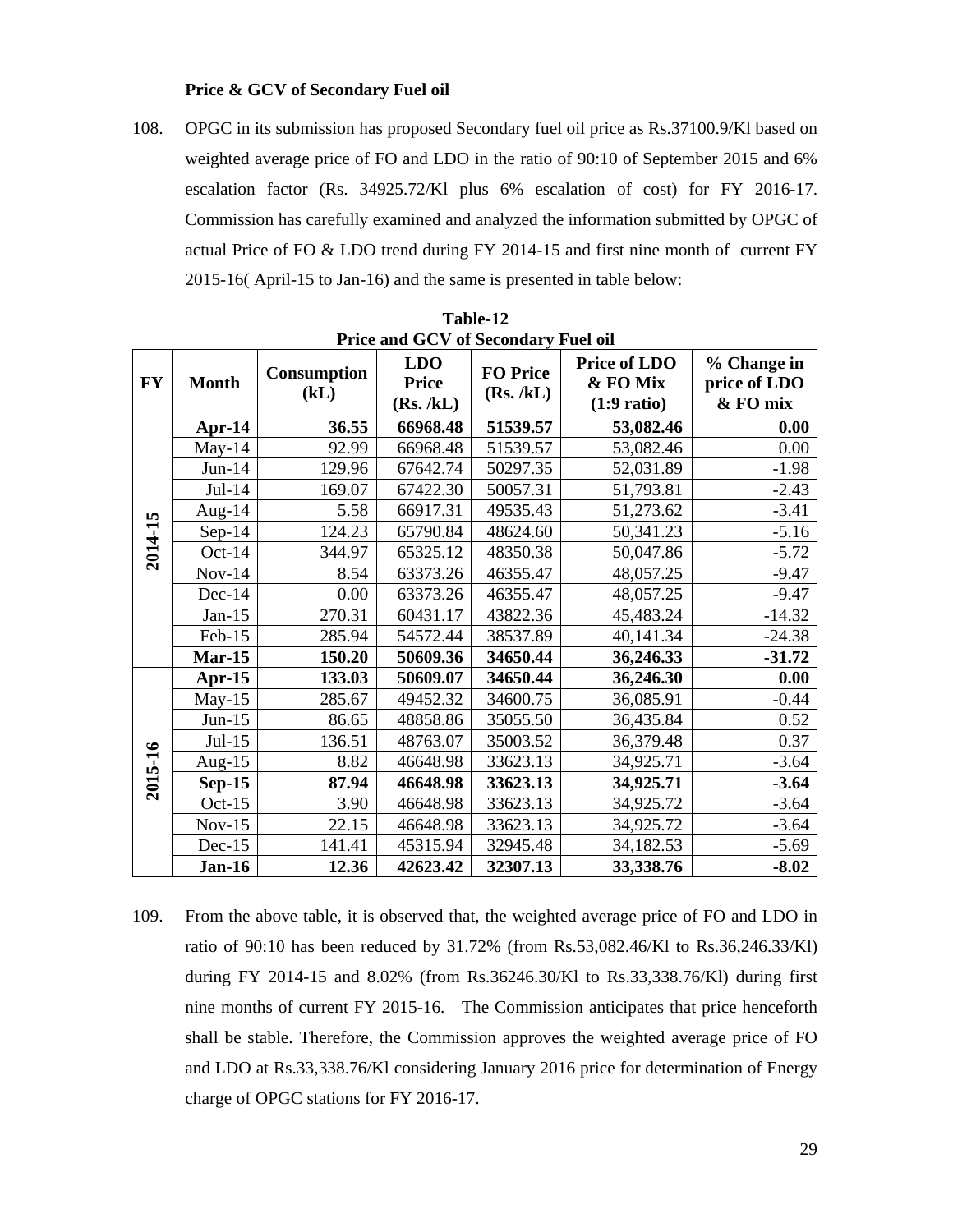- 110. In case of any price variation is observed during FY 2016-17 from the approved rate of Rs. 33,338.76/Kl, OPGC shall recover/adjust the same through Fuel Price Adjustment (FPA) mechanism. Along with the above FPA bills, OPGC shall submit the relevant evidential supporting document to GRIDCO.
- 111. OPGC has also proposed GCV of Secondary Fuel Oil @ 10000 kCal/kl for FY 2016-17 and the Commission approves the same as GCV of Secondary Fuel Oil **@** 10000 kCal/kl for FY 2016-17.

#### **Consumption of Secondary Fuel Oil**

112. OPGC in its tariff submission has proposed Secondary Fuel oil Consumption @3.5ml/kwh based on PPA executed with GRIDCO. This has been objected by stakeholders in the public hearing. They have pointed out that, the oil consumption rate proposed by OPGC is much more than the actual consumption and rate stipulated in OERC Generation Tariff Regulation, 2014. They have also clarified that CERC Regulation provides only 0.5ml/kwh. The Commission has examined the past three years Secondary fuel oil information submitted by OPGC and computed the rate of oil consumption during the said periods as given in table below:

| <b>Computation of Actual Secondary Fuel Oil Consumption of OPGC</b> |                         |                         |                        |  |  |
|---------------------------------------------------------------------|-------------------------|-------------------------|------------------------|--|--|
| FY                                                                  | <b>Total Oil</b>        | <b>Gross Generation</b> | <b>Oil Consumption</b> |  |  |
|                                                                     | <b>Consumption (KI)</b> | (MU)                    | m/Kwh                  |  |  |
| 2012-13                                                             | 2,131.43                | 3,181.59                | 0.67                   |  |  |
| 2013-14                                                             | 2,052.09                | 2,855.90                | 0.72                   |  |  |
| 2014-15                                                             | 1,618.35                | 2,798.92                | 0.58                   |  |  |

**Table-13** 

From the above table, it is observed that, the actual oil consumption rate during the past three years is always less than 1ml/kwh. Therefore the Commission adheres to the norm of OERC generation tariff Regulation 2014 { clause  $5.3(d)$ (i & iii)} to approve the secondary fuel oil consumption rate @1ml/kwh for OPGC generation tariff of FY 2016- 17.

**Summary of Norms & parameters approved for computation Energy Charges of OPGC for FY 2016-17.**

113. The following operational performance norms & parameters are approved by the Commission for FY 2016-17. The details are given in the table below.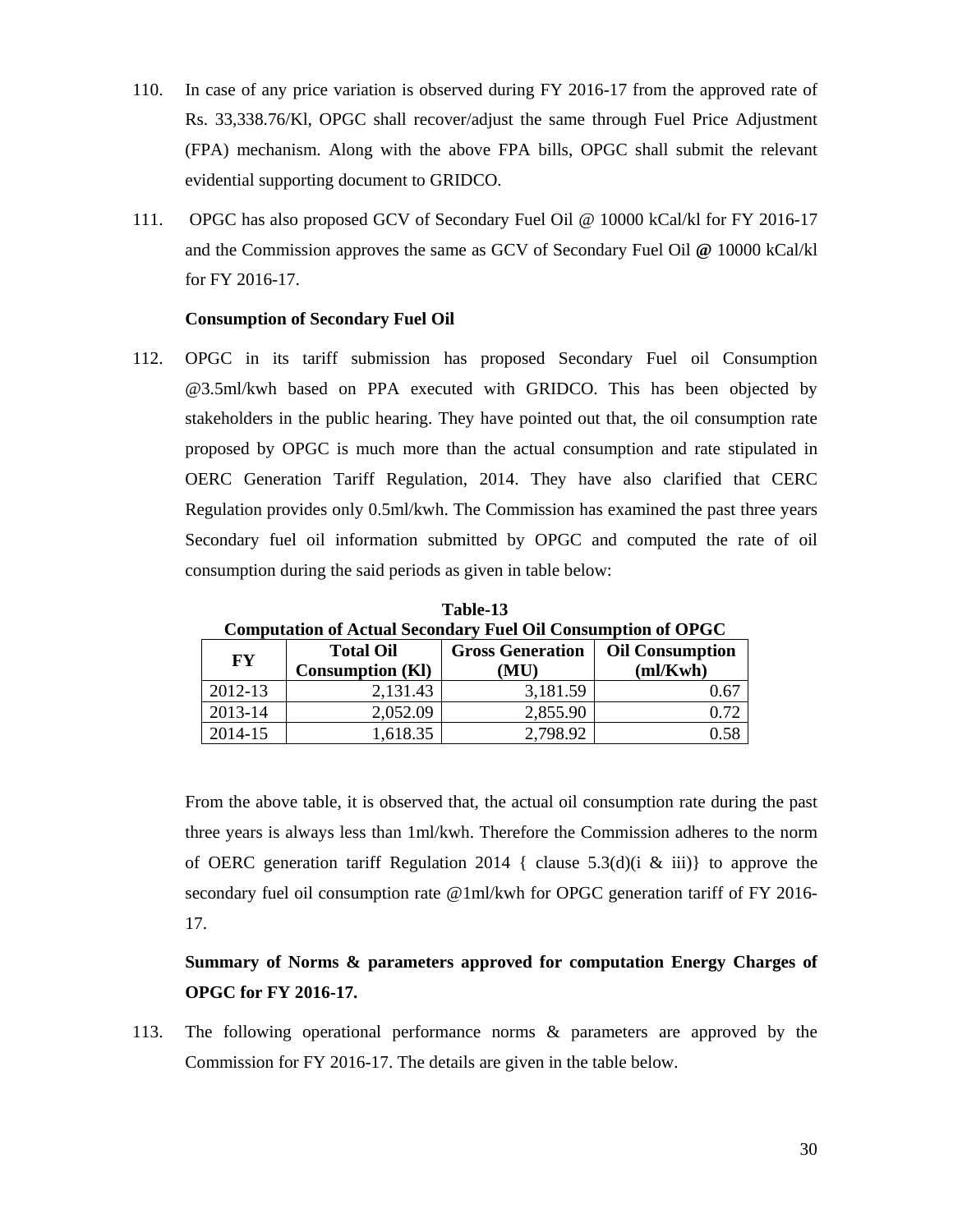| SI.              | <b>Particulars</b>                               | $\mu$ . The state of the state of $\mu$ is the state of $\mu$<br>Unit | <b>OPGC Proposed</b><br>for FY 2016-17                                                                                                                                                                                |              | <b>OERC</b> Approved<br>for FY 2016-17                                                                                                                      |              |
|------------------|--------------------------------------------------|-----------------------------------------------------------------------|-----------------------------------------------------------------------------------------------------------------------------------------------------------------------------------------------------------------------|--------------|-------------------------------------------------------------------------------------------------------------------------------------------------------------|--------------|
| No.              |                                                  |                                                                       | <b>Basis</b>                                                                                                                                                                                                          | <b>Value</b> | <b>Basis</b>                                                                                                                                                | <b>Value</b> |
| 1.               | <b>Plant Load Factor</b>                         | $\%$                                                                  | Weighted average<br>PLF for last five<br>years from<br><b>FY</b><br>2011-12<br><b>FY</b><br>to<br>2015-16<br>(upto<br>after<br>Nov 2015)<br>considering minor<br>overhauling<br>schedule for<br>21<br>days for unit 2 | 81.46%       | clause $5.3$ (a) &<br>of<br><b>OERC</b><br>(b)<br>(Terms<br>and<br>Condition<br>for<br>Determination of<br>Generation<br>Tariff)<br>Regulation, 2014        | 85%          |
| 2.               | <b>Gross Generation</b>                          | MU                                                                    | <b>Based</b><br>the<br>on<br>above PLF                                                                                                                                                                                | 2996.97      | <b>Based</b><br>the<br>on<br>above PLF                                                                                                                      | 3127.32      |
| 3.               | Auxiliary<br>Consumption                         | $\%$                                                                  | the<br>As<br>per<br>provisions of<br>the<br>approved PPA                                                                                                                                                              | 9.50%        | 5.3<br>clause<br>(e)<br>(iⅈ) of OERC<br>(Terms<br>and<br>Condition<br>for<br>Determination of<br>Generation<br>Tariff)<br>Regulation, 2014                  | 8.50%        |
| $\overline{4}$ . | Net Generation                                   | MU                                                                    | generation<br>Gross<br>minus<br>Auxiliary<br>Consumption                                                                                                                                                              | 2712.25      | Gross generation<br>minus Auxiliary<br>Consumption                                                                                                          | 2861.50      |
| 5.               | <b>Station Heat Rate</b>                         | kcal/<br>kWh                                                          | the<br>As<br>per<br>provisions of the<br>Original PPA (as it<br>change<br>in<br>no<br>Amended PPA)                                                                                                                    | 2500         | clause<br>5.3<br>(c)<br>$(i \& ii)$ of<br><b>OERC</b><br>(Terms<br>and<br>Condition<br>for<br>Determination of<br>Generation<br>Tariff)<br>Regulation, 2014 | 2450         |
| 6.               | Specific Fuel<br>Consumption                     | ml/<br>kWh                                                            | the<br>As<br>per<br>provisions of the<br>Original PPA (as it<br>change<br>in<br>no<br>Amended PPA)                                                                                                                    | 3.50         | clause $5.3(d)$ (i &<br>of<br>iii)<br><b>OERC</b><br>(Terms<br>and<br>Condition<br>for<br>Determination of<br>Generation<br>Tariff)<br>Regulation, 2014     | 1.00         |
| 7.               | Price of Coal                                    | (Rs.<br>/MT)                                                          | Estimated                                                                                                                                                                                                             | 1232.56      | Estimated                                                                                                                                                   | 1186.62      |
| 8.               | Price of Secondary<br>Oil                        | (Rs/Kl)                                                               | Estimated                                                                                                                                                                                                             | 37100.90     | Estimated                                                                                                                                                   | 33338.76     |
| 9.               | <b>Gross Calorific</b><br>Value of Coal<br>(GCV) | (kCal/<br>kg)                                                         | Estimated                                                                                                                                                                                                             | 2828.92      | Estimated                                                                                                                                                   | 2716.00      |

**Table -14 Operational Parameters for FY 2016-17**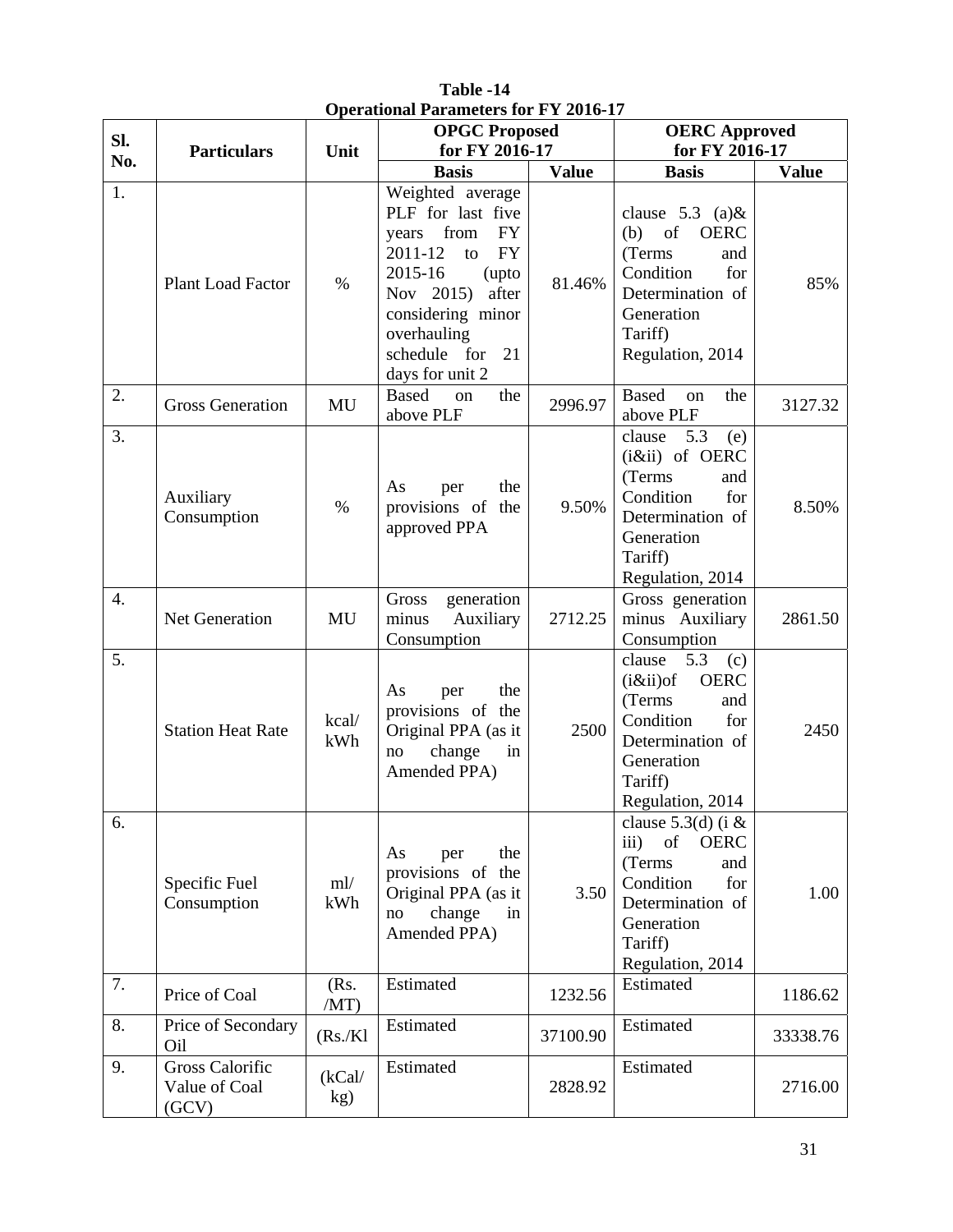| SI.<br>No. | <b>Particulars</b>                                  | Unit          | <b>OPGC Proposed</b><br>for FY 2016-17                                                             |              | <b>OERC</b> Approved<br>for FY 2016-17 |              |
|------------|-----------------------------------------------------|---------------|----------------------------------------------------------------------------------------------------|--------------|----------------------------------------|--------------|
|            |                                                     |               | <b>Basis</b>                                                                                       | <b>Value</b> | <b>Basis</b>                           | <b>Value</b> |
| 10.        | <b>Gross Calorific</b><br>value of<br>Secondary Oil | (kCal/<br>K1) | the<br>As<br>per<br>provisions of the<br>Original PPA (as it<br>change<br>in<br>no<br>Amended PPA) | 10000        | As proposed by<br>OPGC                 | 10000        |

## **Energy charges**

114. OPGC has proposed an energy charges @ 133.02 paise/kwh for FY 2016-17. After consideration of the factors mentioned above, the energy charge of OPGC is arrived at @ 120.15 paise/kwh. The same is accepted and approved by the Commission. The details are given in the table below :

| <b>Particulars</b>               | Unit      | <b>OPGC Proposed</b><br>for FY 2016-17 | <b>OERC</b> Approved<br>for FY 2016-17 |
|----------------------------------|-----------|----------------------------------------|----------------------------------------|
| <b>Gross Generation of Power</b> | MU        | 2,996.97                               | 3,127.32                               |
| <b>Auxiliary Consumption</b>     | MU        | 284.72                                 | 265.82                                 |
| Generation After Aux. Cons.      | MU        | 2,712.25                               | 2,861.50                               |
| <b>GCV</b> of Coal               | kCal/kg   | 2,828.92                               | 2,716.00                               |
| <b>GCV</b> of Oil                | kCal/kg   | 10,000.00                              | 10,000.00                              |
| Specific Coal Consumption        | $kg$ /kWh | 0.87                                   | $0.90*$                                |
| Specific Oil Consumption         | ml/kWh    | 3.50                                   | 1.00                                   |
| Price of Coal                    | Rs.MT     | 1,232.56                               | 1,186.62                               |
| Price of Secondary Oil           | Rs. / kL  | 37,100.90                              | 33,338.76                              |
| Variable Charge for Coal         | Paise/kwh | 118.67                                 | 116.51                                 |
| Variable Charge for Oil          | Paise/kwh | 14.35                                  | 3.64                                   |
| <b>Energy Charge</b>             | Paise/kwh | 133.02                                 | 120.15                                 |

# **Table -15 Computation of Energy Charge for 2016-17**

*(\* Higher rate of Coal Consumption arising out of lower GCV of Coal)* 

## **Year End Charges**

115. The Commission has gone through the proposals on claim of year end Charges of Rs.197.45 crore which comprises of Incentive, reimbursement of Electricity duty, water cess & charges, Tax and cess on land, Electricity Inspection fees, SOC and MOC paid to SLDC, Establishment fund to EPRC, Income tax, Ash Utilisation Expenses, Fuel Adjustment Charges, tariff petition fees amounting to Rs.101.80 crore and reimbursement of additional capitalization of Rs.95.65 crore. Those are discussed below:

## **Incentives:**

116. OPGC had proposed Incentive of Rs.1.62 Crores on the basis of PPA i.e. 30% of Project Cost of Rs.1060 crore X 0.35 X {Proposed PLF(81.46%)-80%}. Since the Commission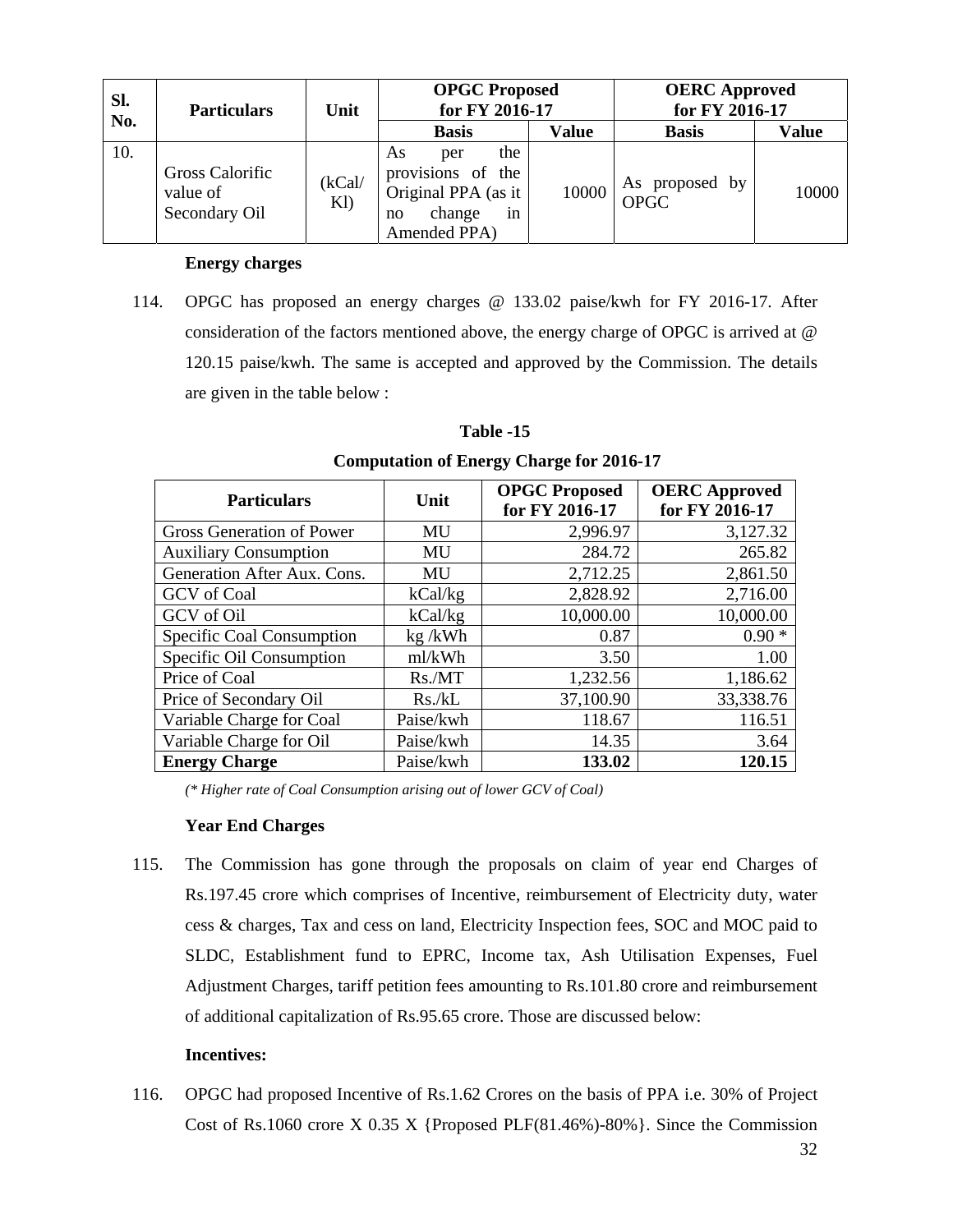has considered the PLF @ 85% for operational performances norms based on OERC generation tariff Regulation 2014, the Commission has allowed Incentives, if OPGC achieves excess Schedule generation (Kwh) over Energy generation as per NAPLF @85% as specified in Regulations 6.9 & 6.10 of OERC generation tariff Regulation 2014. Therefore for the time being, the Commission has not approved any incentive while approving the tariff of OPGC for FY 2006-17 as against the OPGC proposal.

#### **Electricity Duty:**

117. OPGC had proposed Electricity Duty of Rs.8.09 crore by considering @ 0.30 per unit on 9% auxiliary Consumption of Gross Generation of 2996.97 as per provisions of PPA. Since the Commission has estimated Gross generation of OPGC to be 3127.32 MU during FY 2016-17, after considering 8.50% auxiliary Consumption of Gross Generation of 3127.32 MU, the Commission approves Electricity duty of Rs.7.97 crore for FY 2016-17 as per Regulation 7.10 to7.12 of OERC generation tariff Regulation 2014.

#### **Water Cess & Water Charges:**

118. OPGC had proposed water cess & water charges of Rs.7.08 crore **(**water cess of Rs.6.95 crore & water charges of Rs. 0.13 crore) basing on actual amount incurred during FY 2014-15**.** Therefore the Commission provisionally allows water cess & water charges of Rs.7.08 crore for FY 2016-17 as per clause 7.10 to 7.12 of OERC generation tariff Regulation 2014.

#### **Tax and Cess on land:**

119. The Commission allows tax and cess on land basing on the actual incurred by the Petitioner during the FY 2014-15. Accordingly, an amount of Rs.0.22 crores is allowed as tax and cess on land for FY 2016-17 as per Regulation 7.10 to7.12 of OERC generation tariff Regulation 2014.

#### **Electrical Inspection fees:**

120. On the proposal of OPGC for inspection fees of Rs.0.17 crore on actual basis incurred during FY 2014-15, the Commission feels that it is a part of  $O & M$  Expenses and be met first as statutory levies from O&M expenses already provided. Therefore, Commission is not inclined to make a separate provision for this.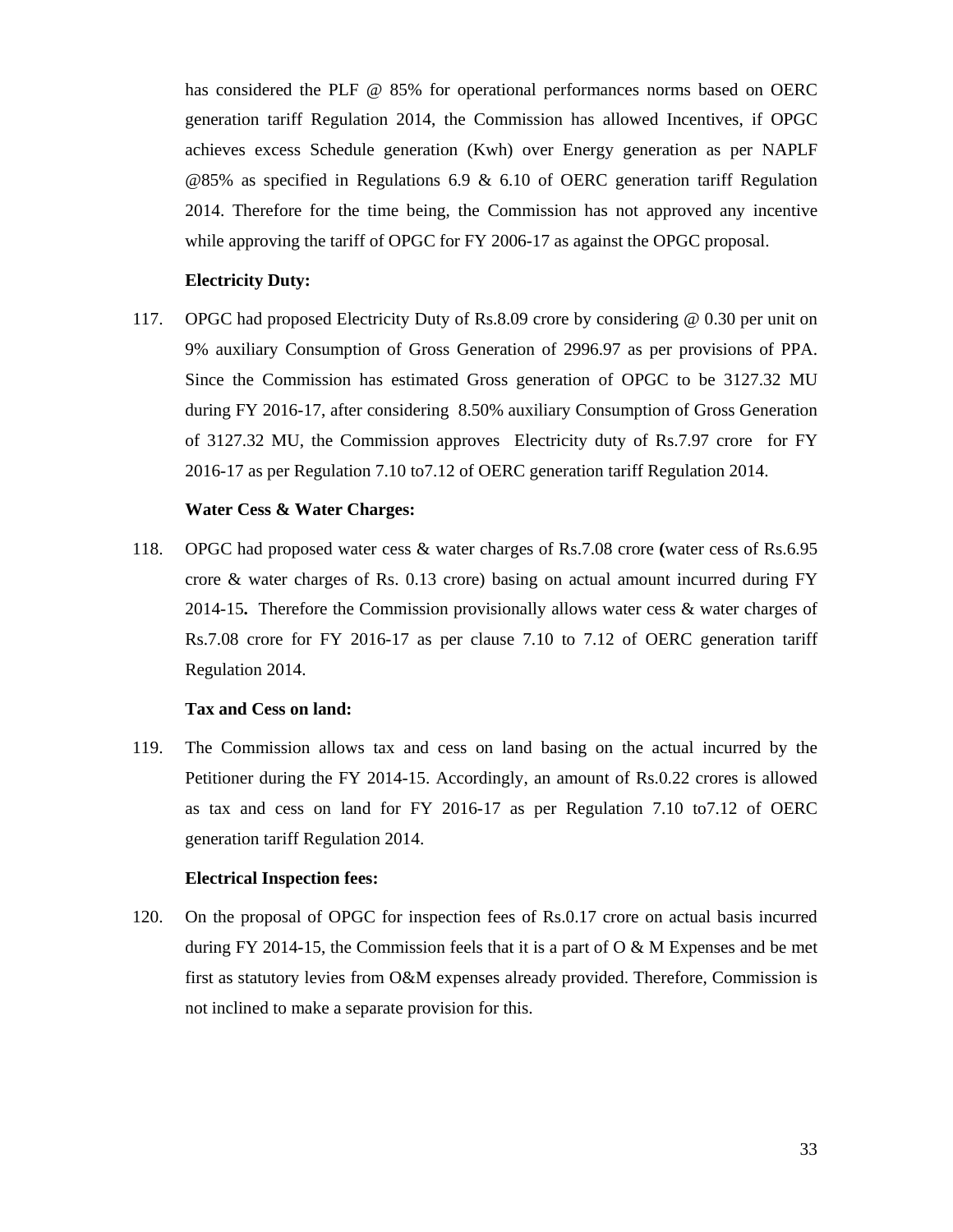## **System Operation Charges (SOC) & Market Operation Charges (MoC) for SLDC:**

121. OPGC has proposed Rs.0.38 crore towards SoC & MoC charges, the Commission now approves Rs.0.35 crore @ Rs.8260/MW/year as approved in our SLDC Charges for FY 2016-17 dated 21-03-2016.

## **ERPC Charges:**

122. As Proposed by OPGC, ERPC charges of Rs.0.16 crore on actual basis incurred during FY 2014-15, the Commission accepts ERPC charges of Rs.0.16 crore for FY 2016-17 as per clause 7.10 to7.12 of OERC generation tariff Regulation 2014.

## **Income Tax:**

123. OPGC has proposed Provisional Income Tax of Rs.37.07 Crore @ 33.99% for availing Rs.72 crore for FY 2016-17 as post-Tax Return on Equity. The clause 4.7 & 4.8 of OERC generation tariff Regulation 2014 has stipulated that, the actual income tax paid by the generating company shall be recovered from the beneficiaries on account of generating business income excluding non-generation business income. Since the Commission has allowed RoE of Rs.72 crore (@16% on Equity Capital Rs.450.00 crore) and by considering the same as generating business income of OPGC, the Commission provisionally approves Income tax of Rs.37.07 crore for FY 2016-17 as proposed by OPGC.

## **Ash Utilisation Expenses:**

124. OPGC has proposed to extend subsidy @ Rs.150/MT to all ash off takers and promised to take initiatives for awareness through advertisement for ash utilization. Accordingly OPGC had proposed Rs.3.50 crore towards Ash utilization Expenses for FY 2016-17. The Commission feels that, ash utilization expenses is a part of O& M expenses and, so there is no need to allow it under a separate head. Therefore the Commission disallows the above proposal and directs OPGC to meet the ash utilization expenses from approved O & M Expenses for FY 2016-17.

## **Fuel Price Adjustment Charges:**

125. The Commission does not allow fuel price adjustment of Rs.43.29 crore as estimated by OPGC since the same shall be made pass through in the FPA mechanism as discussed elsewhere in this order.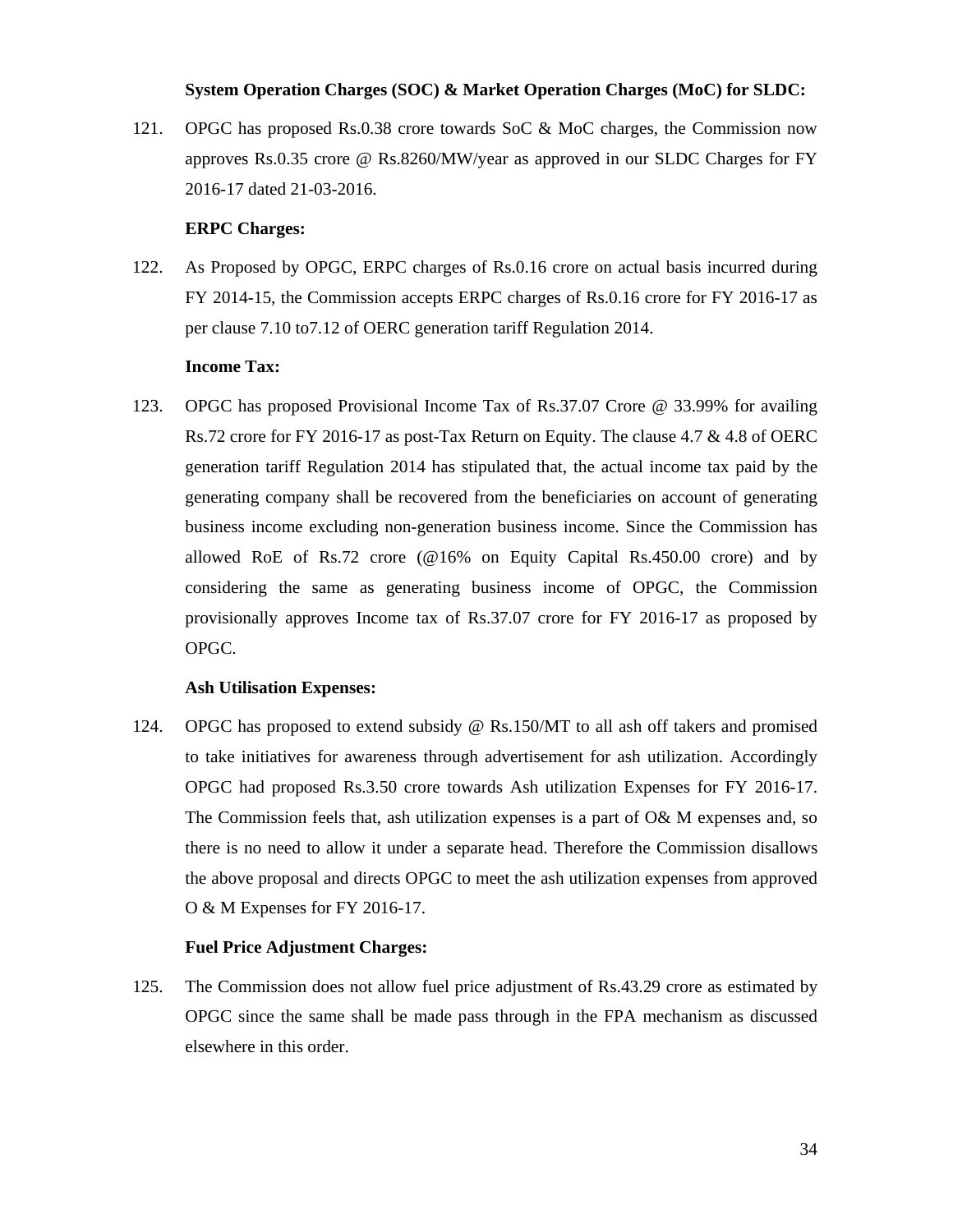## **Recovery of ARR and Tariff Petition Fees:**

126. The Commission, at Clause 7.9 of the OERC (Terms & Conditions of Generation Tariff) Regulation, 2014 under the head Application & Publication Expenses has stipulated the following:

*"The application fees and the expenses incurred on publication of notices in the application for approval of Tariff, may in discretion of the Commission, be allowed to be recovered by the generating company, directly from the beneficiaries"* 

Accordingly the Commission approves Rs. 0.21 crore (@Rs.5000/MW for 420 MW) towards tariff petition fees proposed by OPGC for FY 2016-17.

## **Additional Capitalisation:**

127. Since the Commission has already elaborated this issue in separate paras as above, there is no need for further consideration.

## **Summary of Year end Charges:**

128. A comparative summary statement of OPGC proposal on year end charges and approval of the Commission is given below in tabular form:

| SI.            | <b>Particulars</b>                    | <b>OPGC Proposed</b> | <b>OERC</b> Approved |
|----------------|---------------------------------------|----------------------|----------------------|
| No.            |                                       | for FY 2016-17       | for FY 2016-17       |
|                | Incentive                             | 1.62                 |                      |
| $\overline{2}$ | <b>Electricity Duty</b>               | 8.09                 | 7.97                 |
| 3              | Water Cess and Water Charges          | 7.08                 | 7.08                 |
| 4              | Tax and Cess on land                  | 0.22                 | 0.22                 |
| 5              | <b>Electricity Inspection Fees</b>    | 0.17                 |                      |
| 6              | SOC and MOC for SLDC                  | 0.38                 | 0.35                 |
| 7              | <b>ERPC</b> Charges                   | 0.16                 | 0.16                 |
| 8              | <b>Income Tax</b>                     | 37.07                | 37.07                |
| 9              | Ash Utilisation expenses              | 3.50                 |                      |
| 10             | <b>Fuel Price Adjustment Charges</b>  | 43.29                |                      |
| 11             | Recovery of ARR and Tariff Petition   | 0.21                 | 0.21                 |
|                | Fees                                  |                      |                      |
| 12             | <b>Sub-total of Year End Charges</b>  | 101.79               | 53.06                |
| 13             | Reimbursement of Addl. Capitalisation | 95.65                |                      |
| 14             | <b>Grand Total</b>                    | 197.44               | 53.06                |

**Table-16 Year End Charges for 2016-17 (Rs. in Crore)** 

Thus, the Commission provisionally approves yearend charges of Rs.53.06 crore as against OPGC proposal of Rs.197.44 crore for FY 2016-17. The Commission has included the same in the ARR of GRIDCO for FY 2016-17 and directs OPGC to